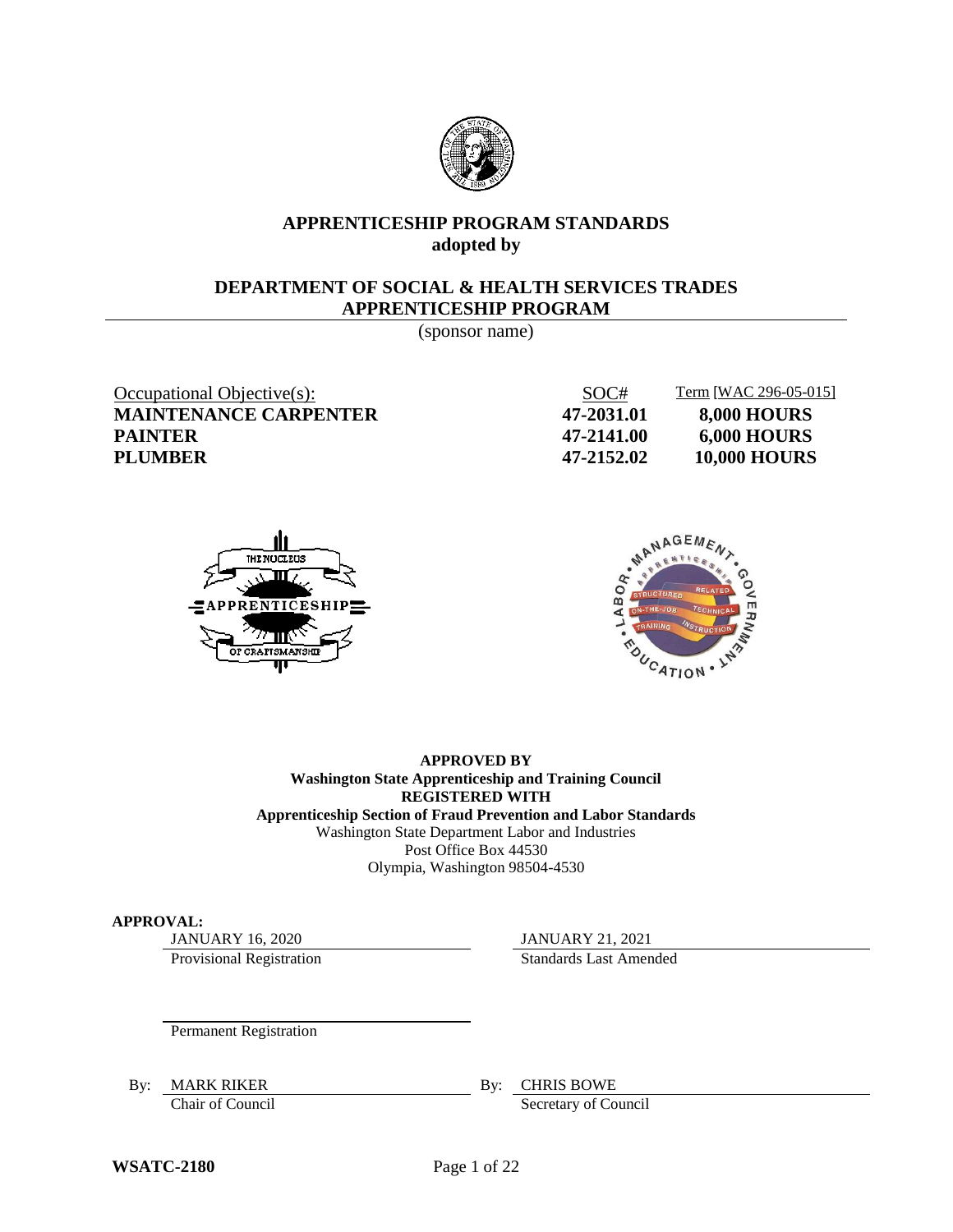#### INTRODUCTION

This document is an apprenticeship program standard. Apprenticeship program standards govern how an apprenticeship works and have specific requirements. This document will explain the requirements.

The director of the Department of Labor and Industries (L&I) appoints the Washington State Apprenticeship and Training Council (WSATC) to regulate apprenticeship program standards. The director appoints and deputizes an assistant director to be known as the supervisor of apprenticeship who oversees administrative functions through the apprenticeship section at the department.

The WSATC is the sole regulatory body for apprenticeship standards in Washington. It approves, administers, and enforces apprenticeship standards, and recognizes apprentices when either registered with L&I's apprenticeship section, or under the terms and conditions of a reciprocal agreement. WSATC also must approve any changes to apprenticeship program standards.

Apprenticeship programs have sponsors. A sponsor operates an apprenticeship program and declares their purpose and policy herein to establish an organized system of registered apprenticeship education and training. The sponsor recognizes WSATC authority to regulate and will submit a revision request to the WSATC when making changes to an apprenticeship program standard.

Apprenticeships are governed by federal law (29 U.S.C 50), federal regulations (29 CFR Part 29 & 30), state law (49.04 RCW) and administrative rules (WAC 296-05). These standards conform to all of the above and are read together with federal and state laws and rules

Standards are changed with WSATC approval. Changes are binding on apprentices, sponsors, training agents, and anyone else working under an agreement governed by the standards. Sponsors may have to maintain additional information as supplemental to these standards. When a standard is changed, sponsors are required to notify apprentices and training agents. If changes in federal or state law make any part of these standards illegal, the remaining parts are still valid and remain in force. Only the part made illegal by changes in law is invalid. L&I and the WSATC may cooperate to make corrections to the standards if necessary to administer the standards.

Sections of these standards identified as bold "**insert text**" fields are specific to the individual program standards and may be modified by a sponsor submitting a revised standard for approval by the WSATC. All other sections of these standards are boilerplate and may only be modified by the WSATC. See WAC 296-05-003 for the definitions necessary for use with these standards.

Sponsor Introductory Statement (Required):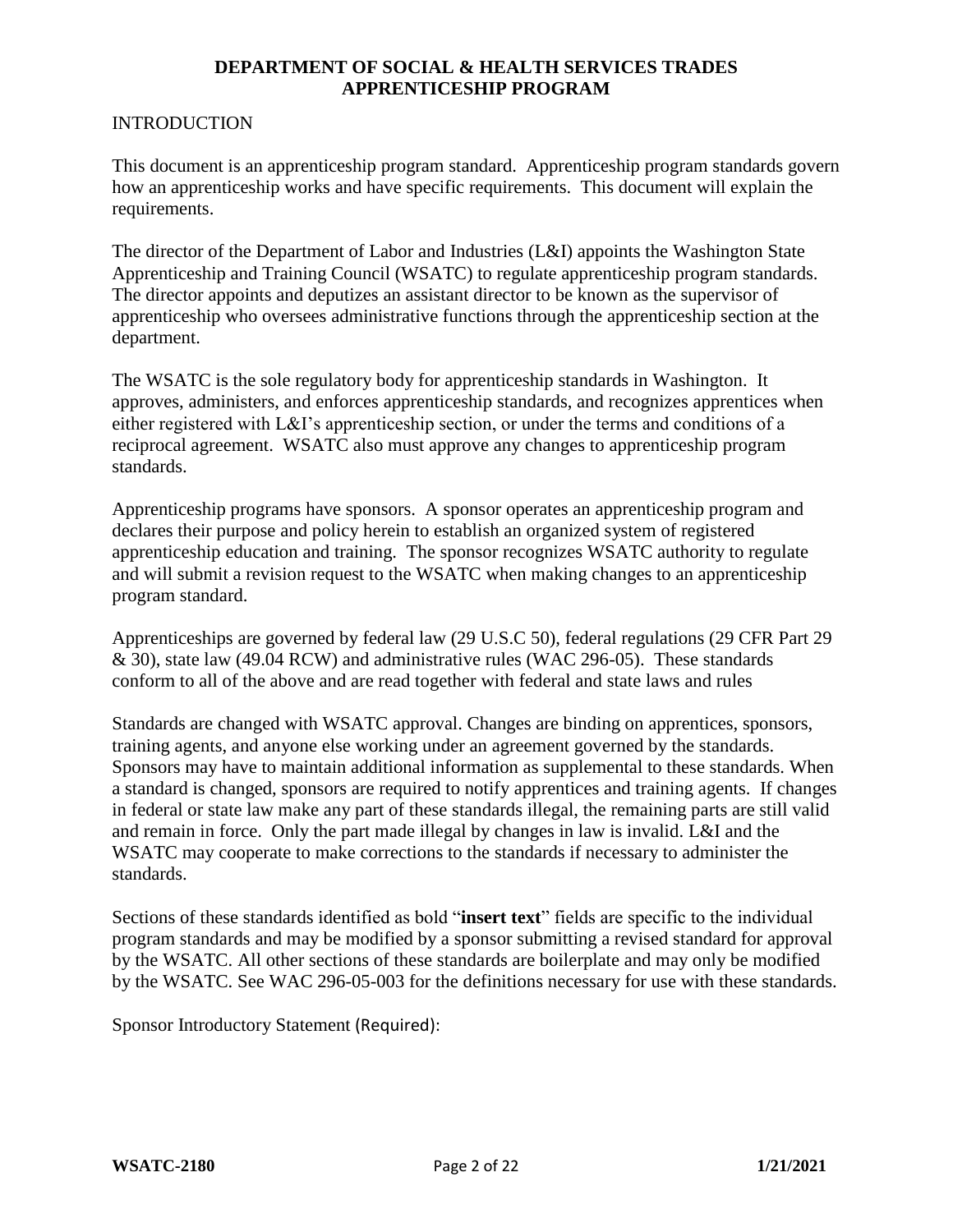**Recognizing the continuous advancements in technologies and the challenge to increase building efficiency, this program establishes the necessary training that leads the successful apprentice to the status of State Certified Journey Level worker in the specified occupations.** 

**These Standards are developed in partnership with Department of Social & Health Services Trades Apprenticeship Program and the Department of Labor and Industries.**

# **I. GEOGRAPHIC AREA COVERED:**

The sponsor must train inside the area covered by these standards. If the sponsor wants to train outside the area covered by these standards, the sponsor must enter a portability agreement with a sponsor outside the area, and provide evidence of such an agreement for compliance purposes. Portability agreements permit training agents to use apprentices outside the area covered by the standards. Portability agreements are governed by WAC 296- 05-009.

## **Department of Social & Health Service facilities located in Spokane County and Pierce County.**

# **II. MINIMUM QUALIFICATIONS:**

Minimum qualifications must be clearly stated and applied in a nondiscriminatory manner [WAC 296-05-015(17)].

- Age: **18 years of age.**
- Education: **High School diploma or equivalent.**
- Physical: **Physically and mentally able to safely perform or learn to safely perform essential functions of the job either with or without reasonable accommodations.**
- Testing: **None**
- Other: **Must possess a valid Washington State Driver's License.**

## **III. CONDUCT OF PROGRAM UNDER WASHINGTON EQUAL EMPLOYMENT OPPORTUNITY PLAN:**

Sponsors with five (5) or more apprentices must adopt an Equal Employment Opportunity (EEO) Plan and Selection Procedure (chapter 296-05 WAC and 29 CFR Part 30).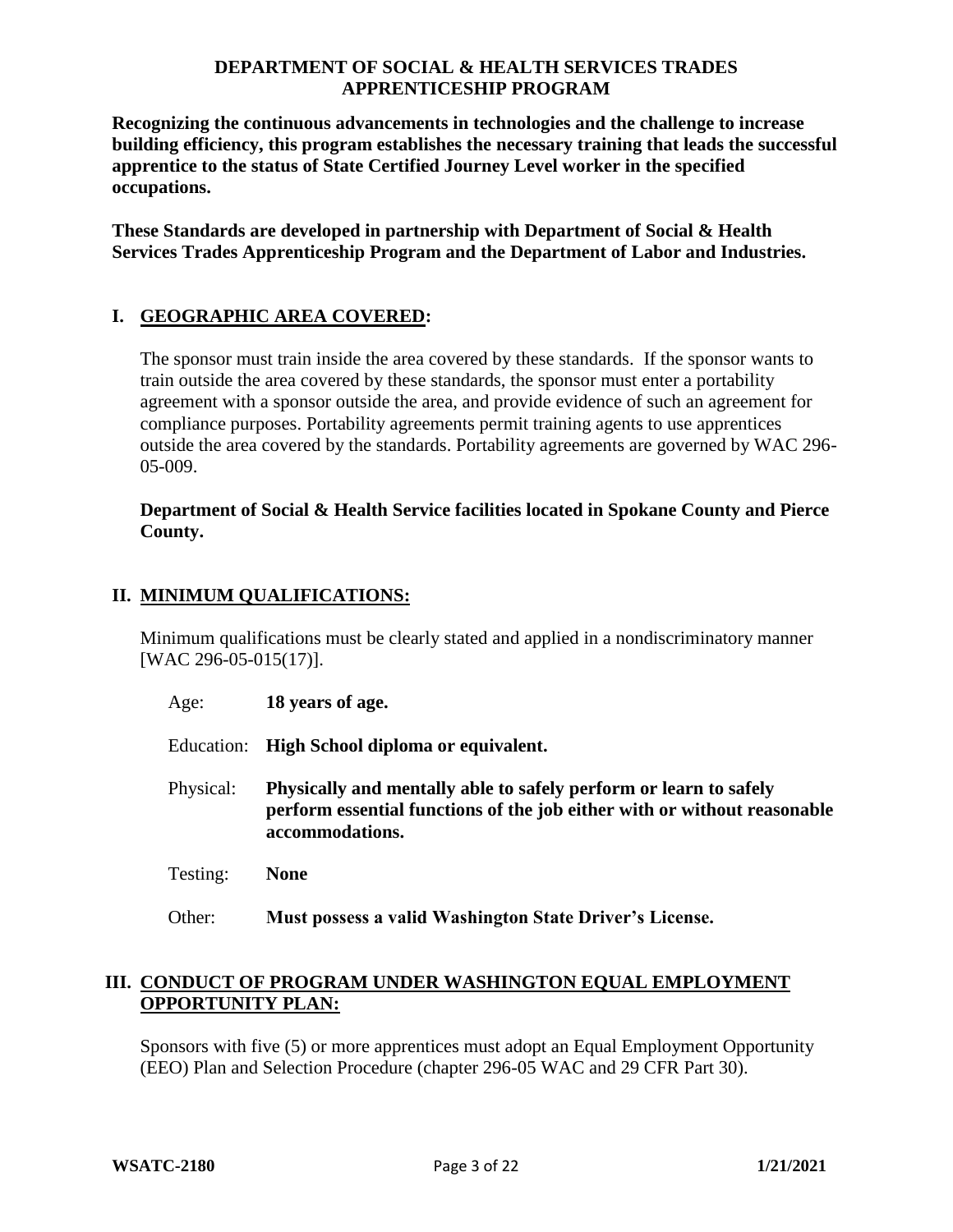The recruitment, selection, employment and training of apprentices during their apprenticeship shall be without discrimination because of race, sex (including pregnancy and gender identity), sexual orientation, color, religion, national origin, age, genetic information, disability or as otherwise specified by law. The sponsor shall take positive action to provide equal opportunity in apprenticeship and will operate the apprenticeship program as required by the rules of the Washington State Apprenticeship and Training Council and Title 29, Part 30 of the Code of Federal Regulations.

## A. Selection Procedures:

**Exempt by reason of selection through the State's Civil Service System WAC 296- 05-405(1)(b)(iv)**

B. Equal Employment Opportunity Plan:

**Exempt by reason of selection through the State's Civil Service System WAC 296- 05-405(1)(b)(iv)**

C. Discrimination Complaints:

Any apprentice or applicant for apprenticeship who believes they have been discriminated against may file a complaint with the supervisor of apprenticeship (WAC 296-05-443).

#### **IV. TERM OF APPRENTICESHIP:**

The term of apprenticeship for an individual apprentice may be measured through the completion of the industry standard for on-the-job learning (at least two thousand hours) (time-based approach), the attainment of competency (competency-based approach), or a blend of the time-based and competency-based approaches (hybrid approach) [WAC 296-05- 015].

#### **Maintenance Carpenter**

**The term of apprenticeship for Maintenance Carpenter apprenticeship shall be 8,000 hours of reasonably continuous employment.**

#### **Painter**

**The term of apprenticeship for Painter apprenticeship shall be 6,000 hours of reasonably continuous employment.**

#### **Plumber**

**The term of apprenticeship for Plumber apprenticeship shall be 10,000 hours of reasonably continuous employment.**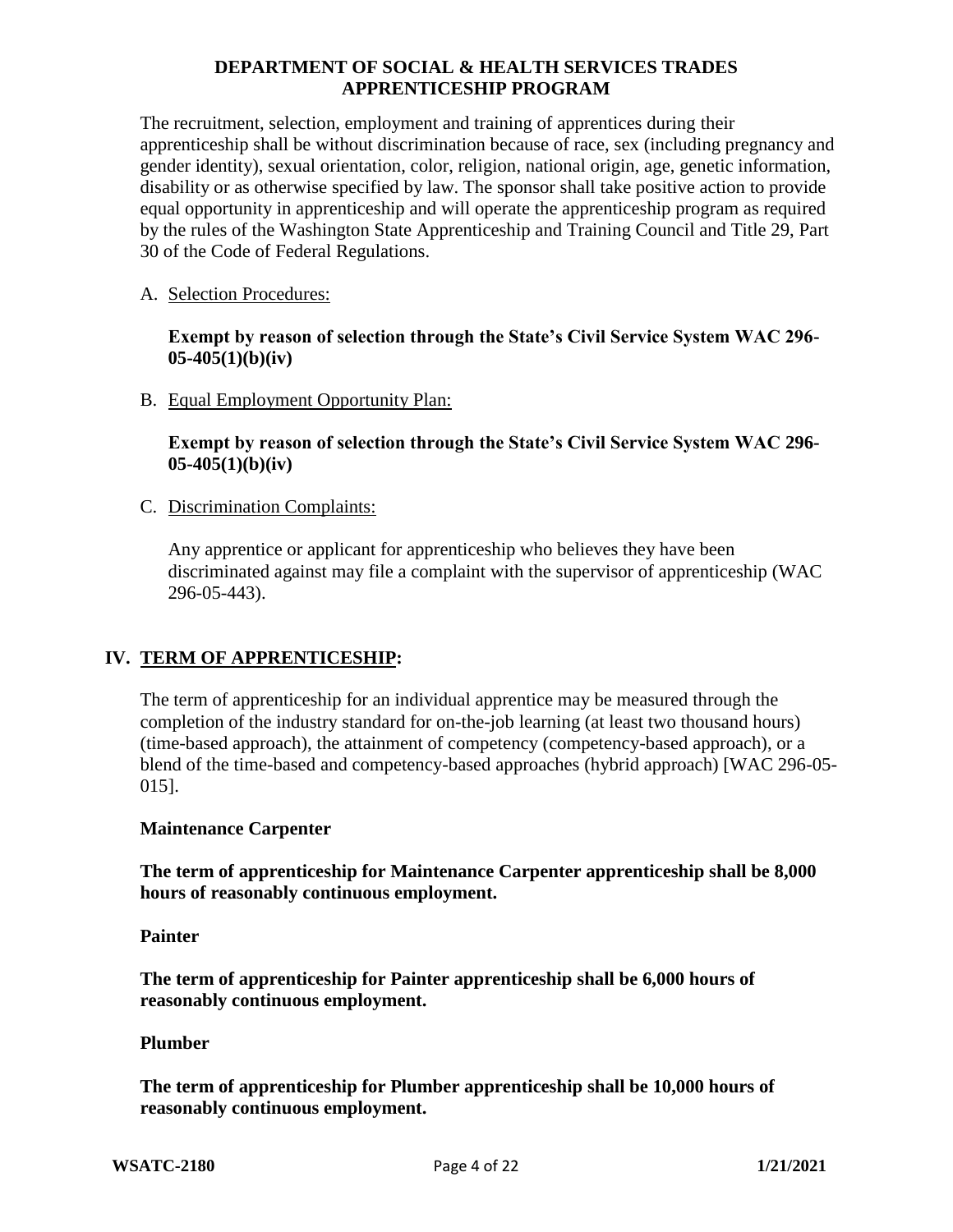# **V. INITIAL PROBATIONARY PERIOD:**

An initial probationary period applies to all apprentices, unless the apprentice has transferred from another program. During an initial probationary period, an apprentice can be discharged without appeal rights. An initial probationary period is stated in hours or competency steps of employment. The initial probationary period is not reduced by advanced credit or standing. During an initial probationary period, apprentices receive full credit for hours and competency steps toward completion of their apprenticeship. Transferred apprentices are not subject to additional initial probationary periods [WAC 296-05-003].

The initial probationary period is [WAC 296-05-015(22)]:

- A. the period following the apprentice's registration into the program. An initial probationary period must not be longer than twenty percent of the term of the entire apprenticeship, or longer than a year from the date the apprenticeship is registered. The WSATC can grant exemptions for longer initial probationary periods if required by law.
- B. the period in which the WSATC or the supervisor of apprenticeship may terminate an apprenticeship agreement at the written request by any affected party. The sponsor or the apprentice may terminate the agreement without a hearing or stated cause. An appeal process is not available to apprentices in their initial probationary period.
- **C. The initial probation period for Plumber is the first 6 months of the apprenticeship.**

**The initial probation period for Maintenance Carpenter is the first 6 months of the apprenticeship.** 

**The initial probation period for Painter is the first 6 months of the apprenticeship.** 

**For all other probationary period regulations see ARTICLE 4.6 of the Collective Bargaining Agreement between WFSE and State of Washington.**

# **VI. RATIO OF APPRENTICES TO JOURNEY LEVEL WORKERS**

Supervision is the necessary education, assistance, and control provided by a journey-level employee on the same job site at least seventy-five percent of each working day, unless otherwise approved by the WSATC. Sponsors ensure apprentices are supervised by competent, qualified journey-level employees. Journey level-employees are responsible for the work apprentices perform, in order to promote the safety, health, and education of the apprentice.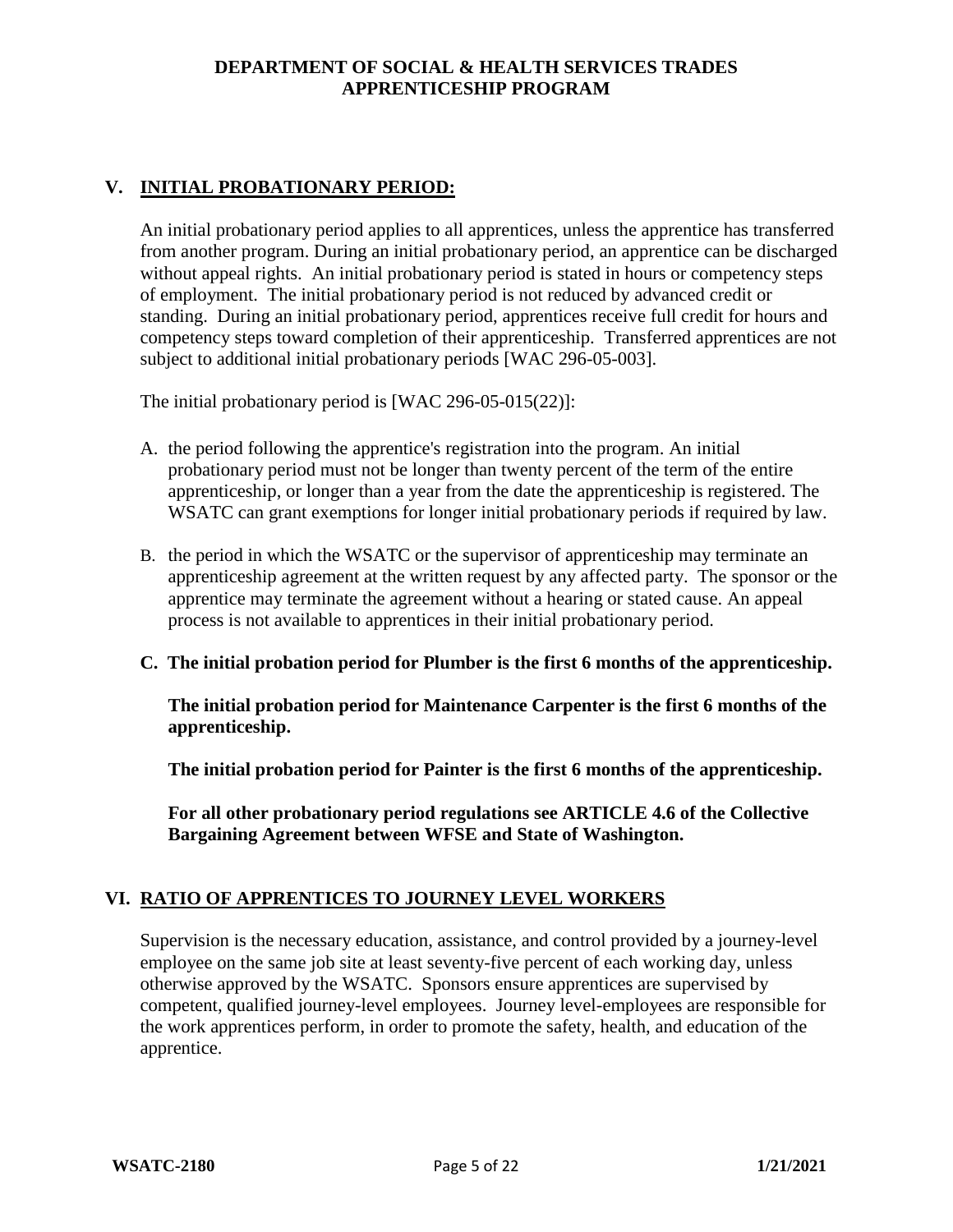- A. The journey-level employee must be of the same apprenticeable occupation as the apprentice they are supervising unless otherwise allowed by the Revised Code of Washington (RCW) or the Washington Administrative Code (WAC) and approved by the WSATC.
- B. The numeric ratio of apprentices to journey-level employees may not exceed one apprentice per journey-level worker [WAC 296-05-015(5)].
- C. Apprentices will work the same hours as journey-level workers, except when such hours may interfere with related/supplemental instruction.
- D. Any variance to the rules and/or policies stated in this section must be approved by the WSATC.
- E. The ratio must be described in a specific and clear manner, as to the application in terms of job site, work group, department or plant:

## **There shall not be more than one (1) apprentice to one (1) journey-level worker in each apprentice occupation per jobsite.**

# **VII. APPRENTICE WAGES AND WAGE PROGRESSION:**

- A. Apprentices must be paid at least Washington's minimum wage, unless a local ordinance or a collective bargaining agreement require a higher wage. Apprentices must be paid according to a progressively increasing wage scale. The wage scale for apprentices is based on the specified journey-level wage for their occupation. Wage increases are based on hours worked or competencies attained. The sponsor determines wage increases. Sponsors must submit the journey-level wage at least annually or whenever changed to the department as an addendum to these standards. Journey-level wage reports may be submitted on a form provided by the department. Apprentices and others should contact the sponsor or the Department for the most recent Journey-level wage rate.
- B. Sponsors can grant advanced standing, and grant a wage increase, when apprentices demonstrate abilities and mastery of their occupation. When advanced standing is granted, the sponsor notifies the employer/training agent of the wage increase the apprenticeship program standard requires.
- C. Wage Progression Schedules

| Step | Hour Range or competency<br>step | Percentage of journey-level<br>wage rate* |
|------|----------------------------------|-------------------------------------------|
|      | $0 - 6$ Months                   | 80%                                       |
|      | $7-12$ Months                    | 82.50%                                    |

# **Maintenance Carpenter**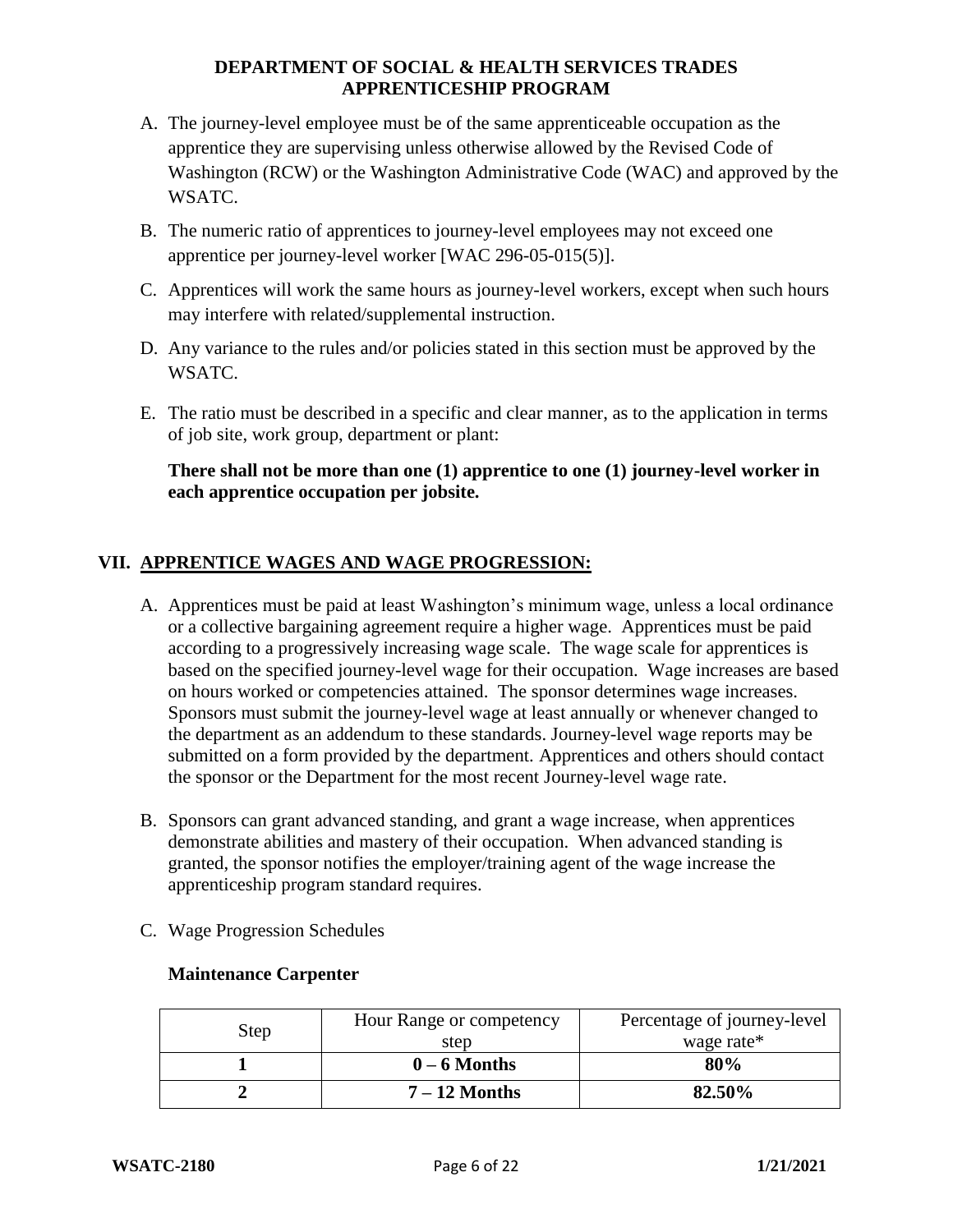|   | $13 - 18$ Months | 85%    |
|---|------------------|--------|
|   | $19 - 24$ Months | 87.50% |
|   | 25 - 30 Months   | 90%    |
| n | 31 - 36 Months   | 92.50% |
|   | 37 - 42 Months   | 95%    |
|   | 43 - 48 Months   | 97.5%  |

#### **Painter**

|      | Hour Range or    | Percentage of journey- |
|------|------------------|------------------------|
| Step | competency step  | level wage rate*       |
|      | $0 - 12$ Months  | <b>70%</b>             |
|      | $13 - 24$ Months | 80%                    |
|      | $25 - 36$ Months | $90\%$                 |

## **Plumber**

| <b>Step</b> | Hour Range or<br>competency step | Percentage of journey-<br>level wage rate* |
|-------------|----------------------------------|--------------------------------------------|
|             | 0-12 Months                      | 70%                                        |
| 2           | 13-24 Months                     | 80%                                        |
| 3           | 25-36 Months                     | 90%                                        |
| 4           | <b>37-48 Months</b>              | 95%                                        |
| 5           | <b>49-60 Months</b>              | 100%                                       |

# **VIII. WORK PROCESSES:**

The apprentice shall receive on the job instruction and work experience as is necessary to become a qualified journey-level worker versed in the theory and practice of the occupation covered by these standards. The following is a condensed schedule of work experience, which every apprentice shall follow as closely as conditions will permit. The following work process descriptions pertain to the occupation being defined.

#### A. **Maintenance Carpenter Approximate Hours/Competency Level**

- **1. Framing Layout .........................................................................................................2000**
	- **a. Floor and Sill Framing**
	- **b. Wall partition Framing**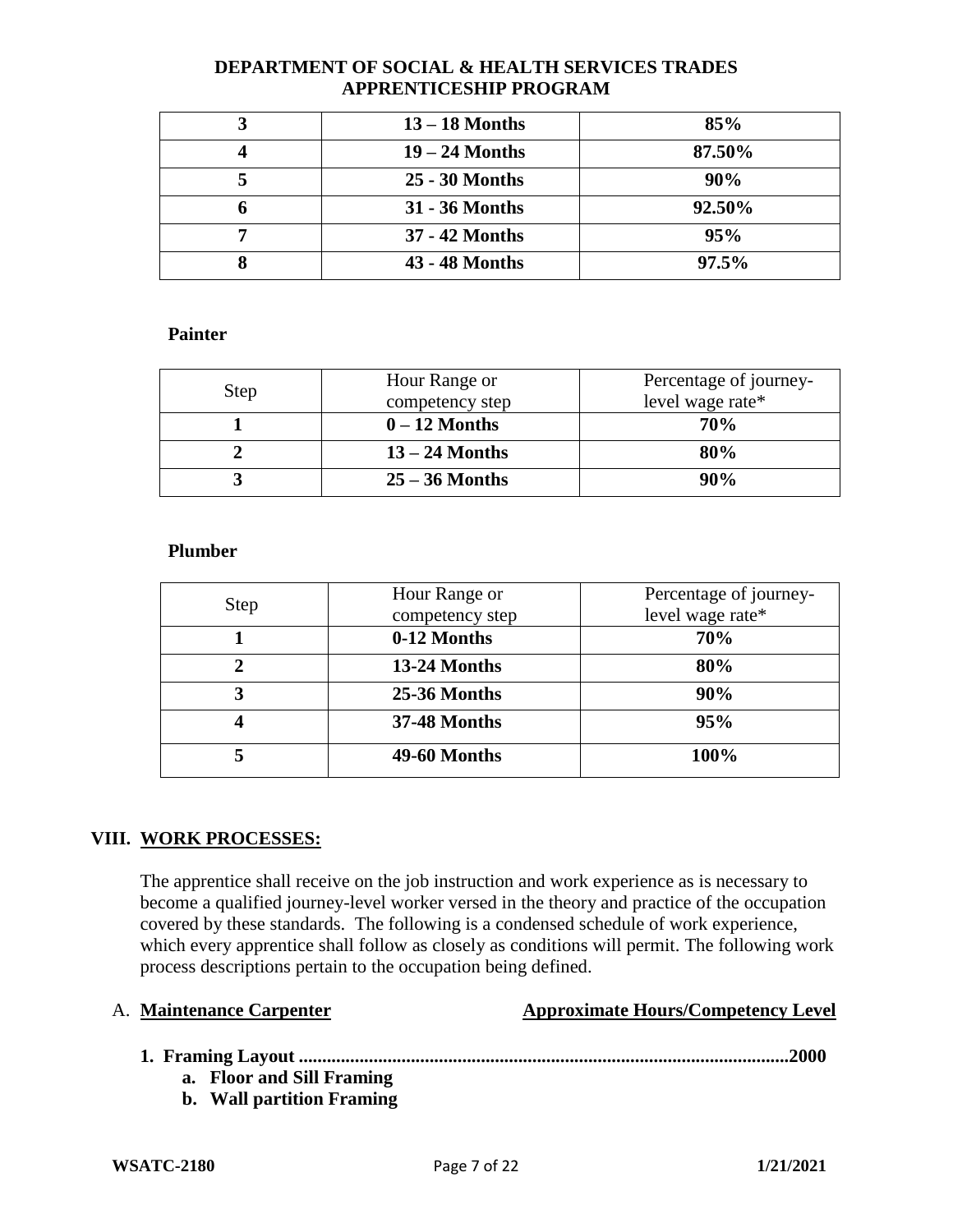- **c. Roof Framing**
- **d. Joists and laminations**
- **e. Lines and levels**
- **f. Light Horizontal Framing**
- **g. Structural Timber Construction**
- **h. Decking and Sheathing**
- **i. Trusses**
- **j. Sub-flooring**
- **k. Backing and cutting**
- **l. Estimating lumber quantities**

## **2. Exterior Finishes........................................................................................................1000**

- **a. Wall Covering and Trim**
- **b. Weather Stripping and Caulking**
- **c. Door and Window Frames**
- **d. Frame setting and sash framing**
- **e. Stair building and layout**
- **f. Fit and sand doors and windows**
- **g. Gutter**
- **h. Shakes**

## **3. Interior finish .............................................................................................................2000**

- **a. Drywall**
- **b. Cabinet, Fixture Installation and Shelving**
- **c. Frame machining, assembly**
- **d. Application of door and window trim**
- **e. Fit and sand doors and windows**
- **f. Application of baseboards and moldings**
- **g. Construction and setting cases, wardrobes stair work flooring**
- **h. Paneling Systems, Furring, Soffit and Ceiling**
- **i. Floor laying and preparation**
- **j. Incidental machine work saw, jointer and router**

#### **4. Forms Work ...............................................................................................................2000**

- **a. Site Preparation and Layout**
- **b. Introduction to Forming and Reinforcing Steel**
- **c. Estimating**
- **d. Footing**
- **e. Wall Forms**
- **f. Edge Forms on Grade**
- **g. On-Grade Curb Forms**
- **h. Vertical Piers and Columns**
- **i. Horizontal Beam forms**
- **j. Above-Grade Floor Slab Forms**
- **k. Slab-on-Grade/Edge Forms**
- **l. Fireproof Encasement Forms**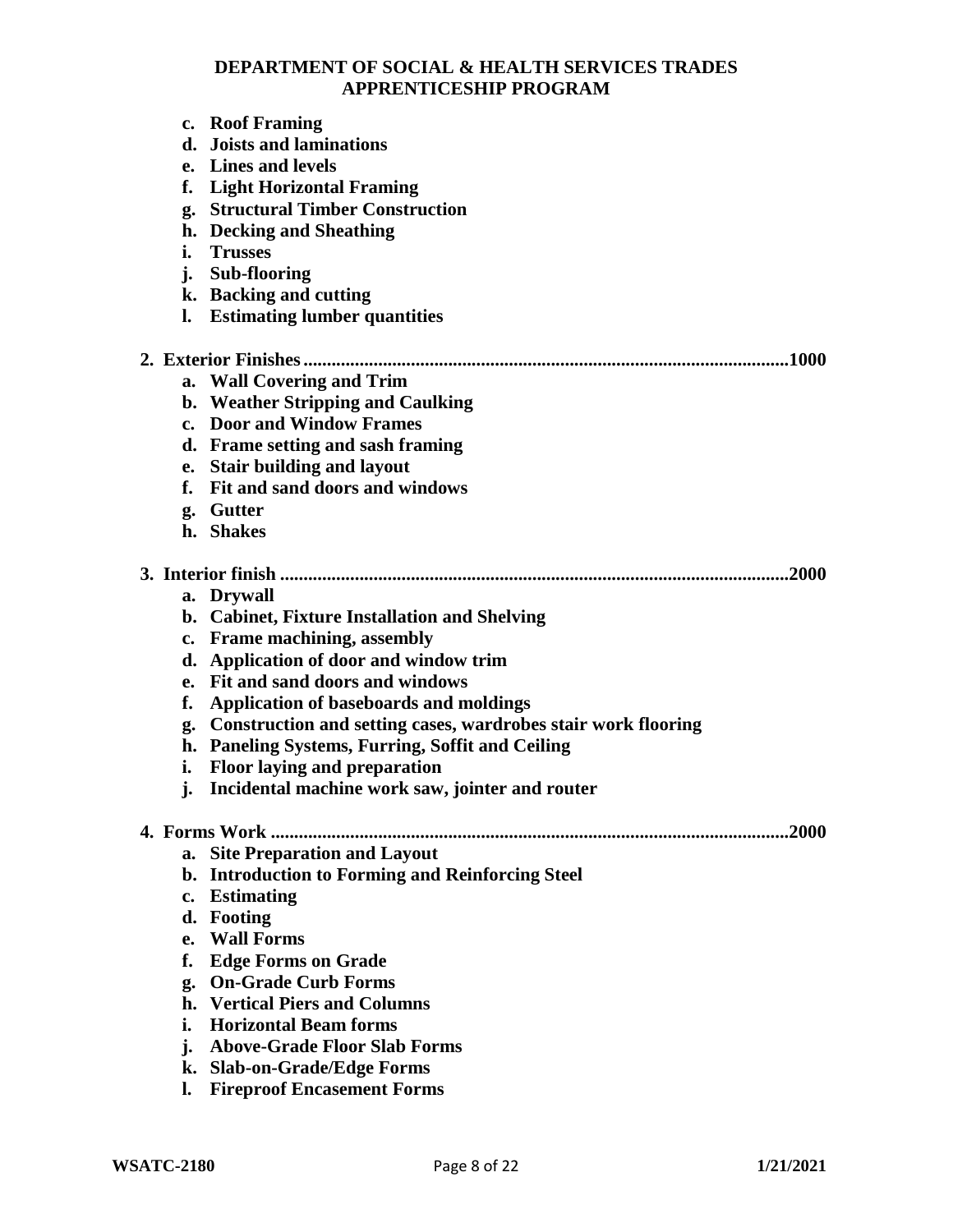|  | m. Stair Forms                                                                |      |
|--|-------------------------------------------------------------------------------|------|
|  | n. Bridge Deck Forms                                                          |      |
|  | o. Tilt-Up and Pre-Cast Construction                                          |      |
|  | p. Scaffolding                                                                |      |
|  | q. Cutting and Burning                                                        |      |
|  | r. Installation, assembly, adjustment, door, lock repair replace/installation |      |
|  |                                                                               |      |
|  |                                                                               | .200 |
|  |                                                                               |      |
|  |                                                                               | 400  |
|  |                                                                               |      |
|  |                                                                               | .200 |
|  |                                                                               |      |

**Total Hours: 8000**

| <b>B.</b> Painter | <b>Approximate Hours/Competency Level</b> |
|-------------------|-------------------------------------------|
|                   |                                           |
|                   |                                           |
|                   |                                           |
|                   |                                           |
|                   |                                           |
|                   |                                           |
|                   |                                           |
|                   |                                           |
|                   |                                           |
|                   |                                           |
|                   |                                           |
|                   |                                           |
|                   |                                           |

**Total Hours: 6000**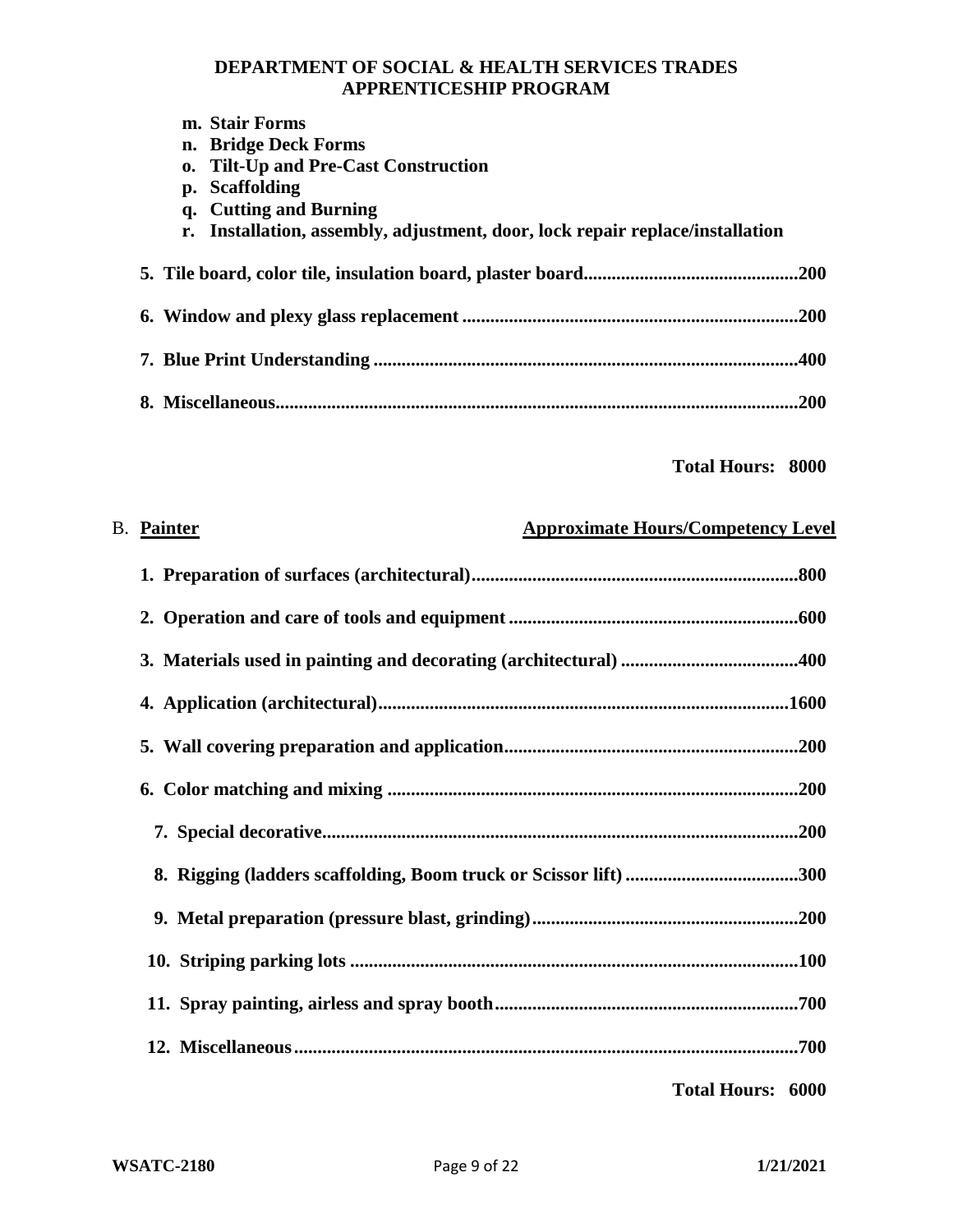## C. **Plumber Approximate Hours/Competency Level**

|                | a. Domestic hot water systems                                       |
|----------------|---------------------------------------------------------------------|
|                | b. Domestic cold water systems                                      |
|                | c. Soil and waste systems                                           |
|                | d. Gas piping and equipment                                         |
|                | e. Sewage disposal system                                           |
| f.             | <b>Plumbing fixtures</b>                                            |
|                | g. Water services and meters                                        |
|                | h. Backflow assemblies                                              |
| i.             | Sewer mains, grease traps/interceptors                              |
|                | j. Storm water drainage                                             |
|                | 3500                                                                |
|                | a. Domestic hot water systems                                       |
|                | b. Domestic cold water systems                                      |
|                | c. Soil and waste systems                                           |
|                | d. Gas piping and equipment                                         |
|                | e. Sewage disposal systems                                          |
| f.             | <b>Plumbing fixtures</b>                                            |
| g.             | <b>Water services and meters</b>                                    |
|                | h. Backflow assemblies                                              |
| i.             | Sewer mains, grease traps/interceptors                              |
| j.             | <b>Storm water drainage</b>                                         |
| k.             | The installation and repair of the following types of piping        |
|                | including all joining methods, configurations, and sixes thereof:   |
|                | (1) All plastics including fiberglass and epoxies                   |
|                | (2) Fibrous pipe                                                    |
|                | (3) Copper and brass                                                |
|                | (4) Cast iron and steel                                             |
| $\mathbf{l}$ . | The installation of all piping, equipment and materials commonly    |
|                | used in connection with the trade within the building as allowed by |
|                | <b>Washington State Certification for PL01 Plumbers.</b>            |
|                | .1000                                                               |
| a.             | <b>Testing equipment</b>                                            |
|                | b. Use and of tools and equipment                                   |
| c.             | Job orders, plans and blueprints                                    |
|                | d. Safety measures and first-aid                                    |
| e.             | Knowledge and use of materials                                      |
| f.             | Size and capacity of pipe                                           |
|                |                                                                     |
|                | .2000                                                               |
| $a_{\cdot}$    | <b>Lead fabrication</b>                                             |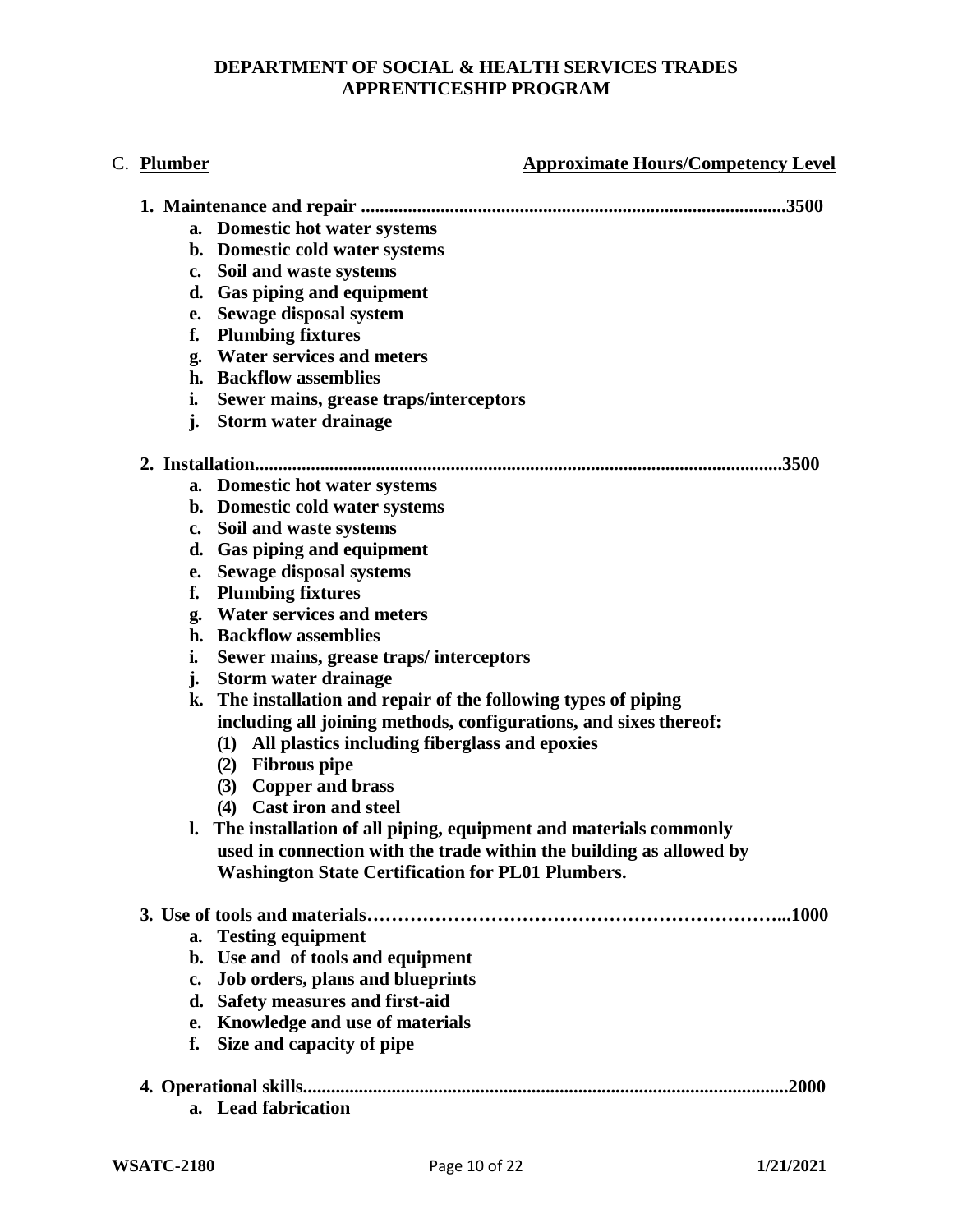- **b. Welding connected with the trade (soldering, brazing, etc)**
- **c. The installation of all piping, equipment and materials commonly used in connection with the trade and under its jurisdiction.**

**Total Hours: 10,000**

#### **IX. RELATED/SUPPLEMENTAL INSTRUCTION:**

The apprentice must attend related/supplemental instruction (RSI). Time spent in RSI shall not be considered as hours of work and the apprentice is not required to be paid.

RSI must be provided in safe and healthy conditions as required by the Washington Industrial Safety and Health Act and applicable federal and state regulations.

Hours spent in RSI are reported to L&I each quarter. Reports must show which hours are unpaid and supervised by a competent instructor versus all other hours (paid and/or unsupervised) for industrial insurance purposes.

For purposes of coverage under the Industrial Insurance Act, the WSATC is an employer and the apprentice is an employee when an unpaid, supervised apprentice is injured while under the direction of a competent instructor and participating in RSI activities.

If apprentices do not attend required RSI, they may be subject to disciplinary action by the sponsor.

- A. The methods of related/supplemental training must be indicated below (check those that apply):
	- **(X)** Supervised field trips
	- **(X)** Sponsor approved training seminars (specify) **Would include, but are not limited to:**
		- **OSHA 10**
		- **CPR/First Aid**
		- **CITC Plumbing Continuing Education courses as approved by the Plumbing Licensing Department of L&I**
	- **( )** Sponsor approved online or distance learning courses (specify)
	- **( )** State Community/Technical college
	- **( )** Private Technical/Vocational college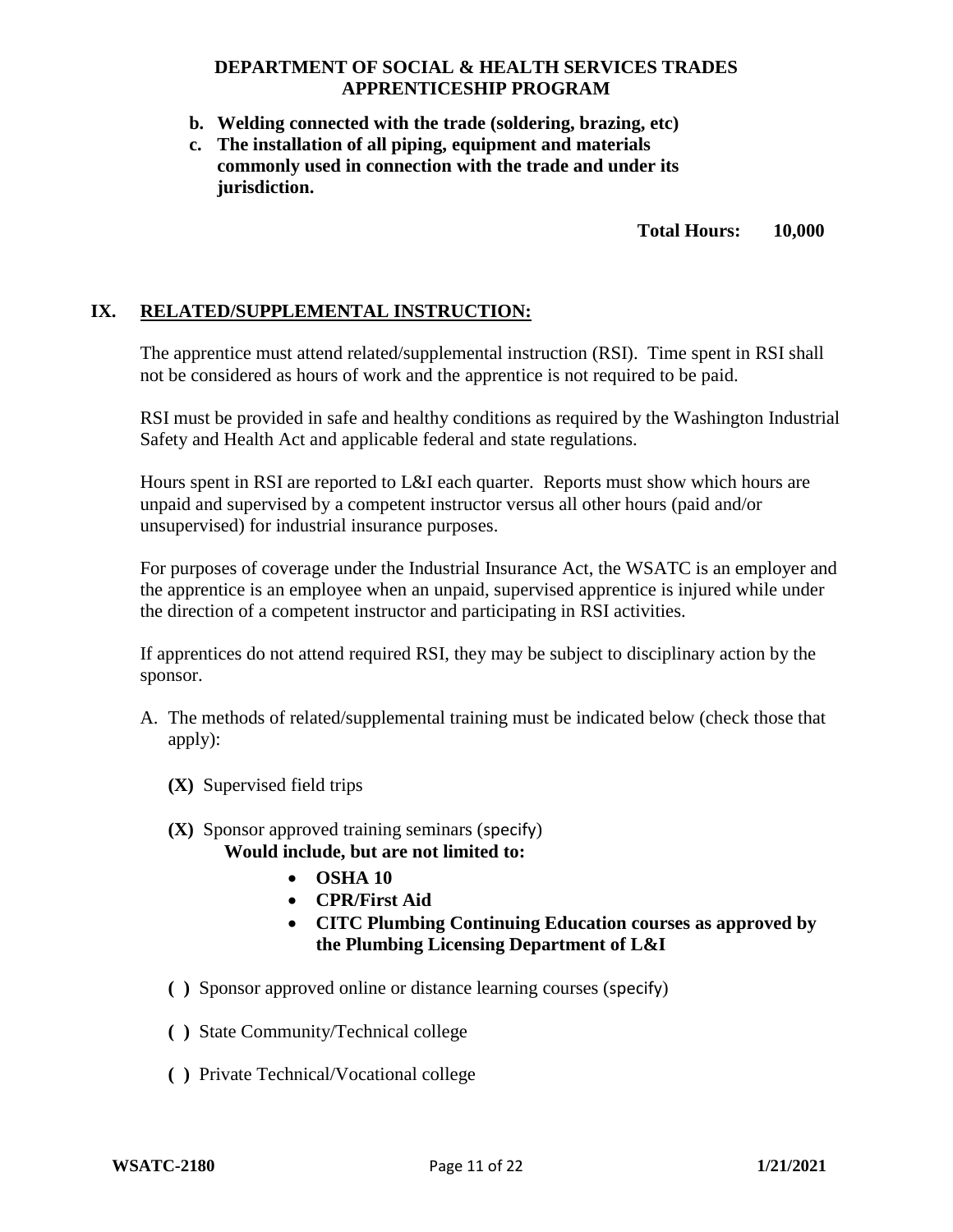- **( )** Sponsor Provided (lab/classroom)
- **(X)** Other (specify)**: CITC**
- B. **(See Below)** Minimum RSI hours per year defined per the following [see WAC 296-05- 015(6)]:
	- ( ) Twelve-month period from date of registration.\*
	- (**X**) Defined twelve-month school year: **(September)** through **(August)**.
	- ( ) Two-thousand hours of on the job training.

*\*If no selection is indicated above, the WSATC will define RSI hours per twelve-month period from date of registration.*

C. Additional Information:

**Painter: 160 Minimum RSI hours per year.**

**Maintenance Carpenter: 160 Minimum RS hours per year.**

**Plumber: 216 Minimum RSI hours per year.**

**Safety: The Apprenticeship Committee shall provide a four (4) hour CPR and a four (4) hour First Aid class in every year of the apprenticeship.**

# **X. ADMINISTRATIVE/DISCIPLINARY PROCEDURES:**

A. Administrative Procedures:

The sponsor may include in this section a summary and explanation of administrative actions performed at the request or on the behalf of the apprentice. Such actions may include but are not limited to:

- 1. Voluntary Suspension: A temporary interruption in progress of an individual's apprenticeship agreement at the request of the apprentice and granted by the sponsor. The program sponsor shall review apprentices in suspended status at least once each year to determine if the suspension is still appropriate.
- 2. Advanced Standing or Credit: The sponsor may provide for advanced standing or credit for demonstrated competency, acquired experience, training or education in or related to the occupation. All sponsors need to ensure a fair and equitable process is applied to all apprentices seeking advanced standing or credit per WAC 296-05-015(11).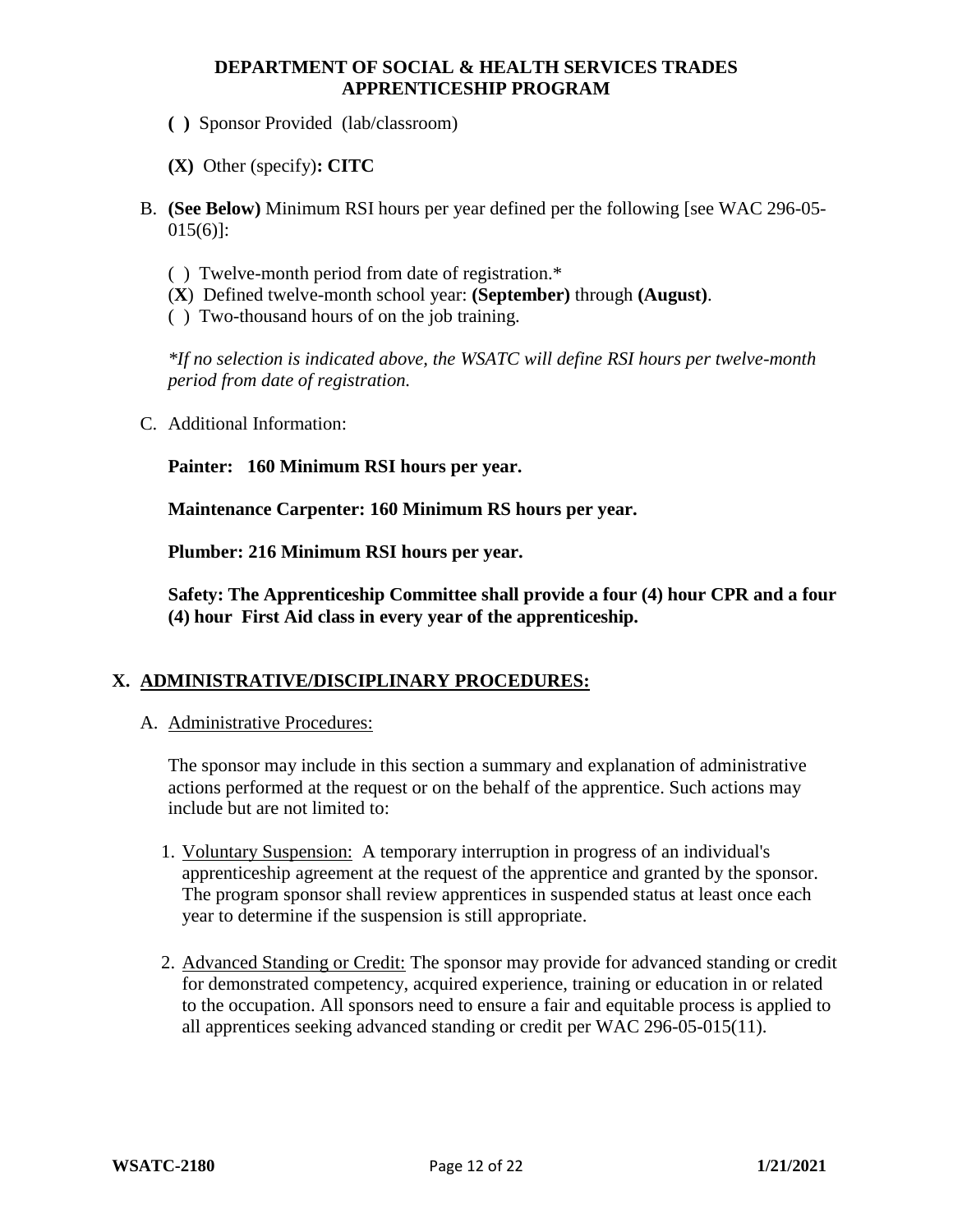#### 3. Sponsor Procedures:

**All Committee members shall be actively participating in the industry as an employer, supervisor, or employee.**

**During the initial probationary period the Committee shall make a thorough review of the apprentice's ability and development prior to the end of the first 6 months of employment for all occupations listed on these standards.** 

**Plumbing Apprentice shall maintain a valid and applicable Plumbing Trainee Card throughout the term of the apprenticeship.** 

**Plumbing apprentices shall sit and pass state exam as a condition of completion of term of apprenticeship.**

#### B. Disciplinary Procedures

- 1. The obligations of the sponsor when taking disciplinary action are as follows:
	- a. The sponsor shall be responsible for enacting reasonable policies and procedures and applying them consistently. The sponsor will inform all apprentices of their rights and responsibilities per these standards.
	- b. The sponsor shall notify the apprentice of intent to take disciplinary action and reasons therefore 20 calendar days prior to taking such action. The reason(s) supporting the sponsor's proposed action(s) must be sent in writing to the apprentice.
	- c. The sponsor must clearly identify the potential outcomes of disciplinary action, which may include but are not limited to discipline, suspension or cancellation of the apprenticeship agreement.
	- d. The decision/action of the sponsor will become effective immediately.
- 2. The sponsor may include in this section requirements and expectations of the apprentices and an explanation of disciplinary actions imposed for noncompliance. The sponsor has the following disciplinary procedures to adopt:
	- a. Disciplinary Probation: A time assessed when the apprentice's progress is not satisfactory. During this time the sponsor may withhold periodic wage advancements, suspend or cancel the apprenticeship agreement, or take further disciplinary action. A disciplinary probation may only be assessed after the initial probation is complete.
	- b. Disciplinary Suspension: A temporary interruption in the progress of an individual's apprenticeship agreement. Conditions will include not being allowed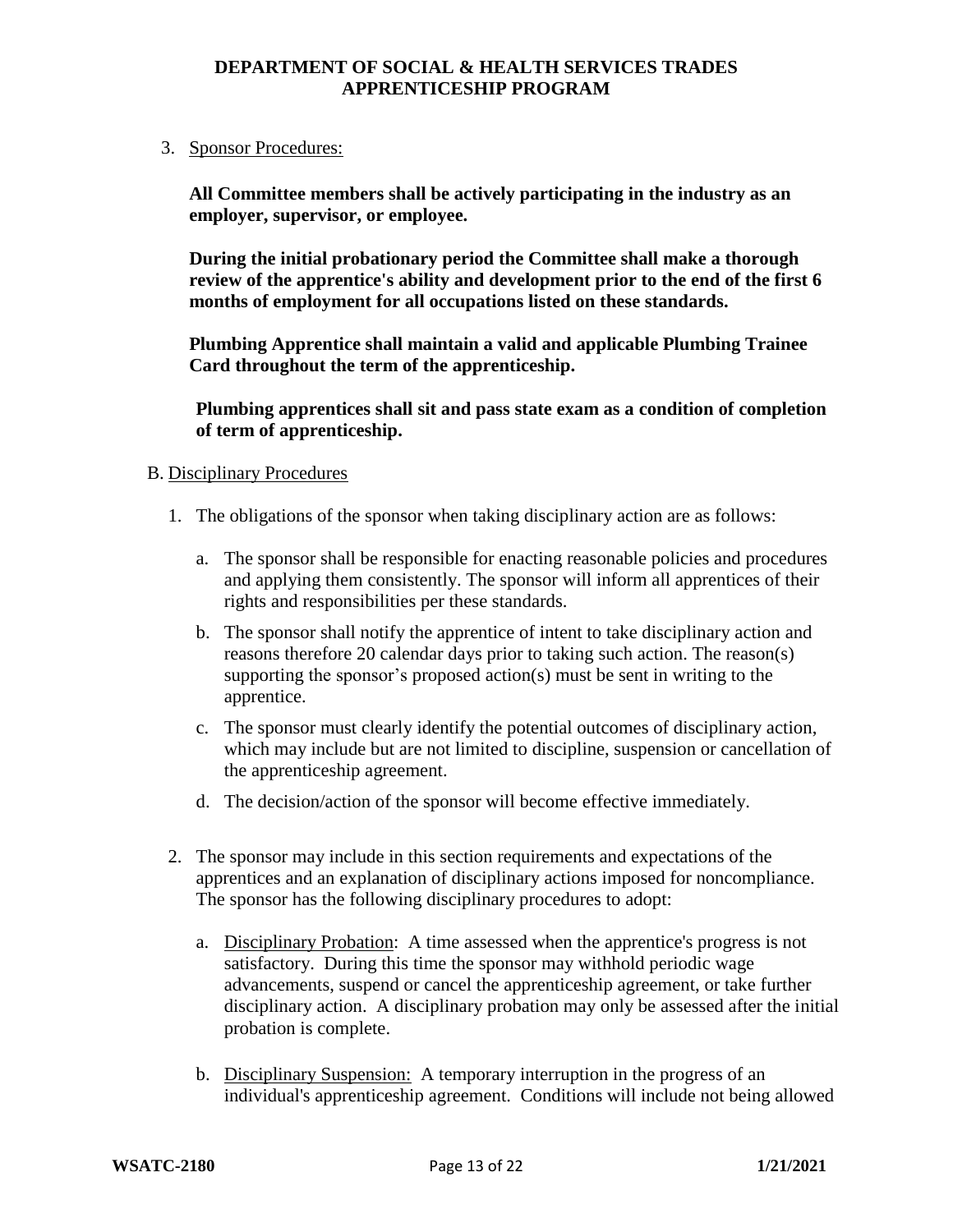to participate in On-the-Job Training (OJT), go to Related Supplemental Instruction (RSI) classes or take part in any activity related to the Apprenticeship Program until such time as the sponsor takes further action. The program sponsor shall review apprentices in such status at least once each year.

- c. Cancellation: Refers to the termination of an apprenticeship agreement at the request of the apprentice, supervisor, or sponsor. [WAC 296-05-003].
- 3. Sponsor Disciplinary Procedures:

**The employer will not discipline any permanent employee without just cause. Discipline includes oral and written reprimands, reductions in pay, suspensions, demotions, and cancellations. Oral reprimands will be identified as such. When discipline and employee, the employer will make a reasonable effort to protect the privacy of the employee. For all other discipline regulations see ARTICLE 27 of the Collective Bargaining Agreement between WFSE and the State of Washington.**

**Plumbing Apprentice; failure to maintain a valid and applicable Plumbing Trainee Card throughout the term of the apprenticeship may result in disciplinary procedures.**

**All other disciplinary action procedures are as follows:**

| <i><b>1st infraction:</b></i> | A written warning.                                      |
|-------------------------------|---------------------------------------------------------|
| 2nd infraction:               | Appearance before the Apprenticeship Committee by       |
|                               | his/her apprenticeship agreement should not be canceled |
|                               | or whatever other action is being contemplated by the   |
|                               | <b>Apprenticeship Committee.</b>                        |
| 3rd infraction:               | Cause for cancellation of the apprenticeship agreement. |

**Two (2) tardies to class is equal to one (1) absence.**

**Excused absences may be allowed for:** *Illness of apprentice Trips and/or vacations. (By prior approval of the Apprenticeship Committee) Death in immediate family Any other absence previously approved by the direct supervisor.*

- C. Apprentice Complaint Procedures:
	- 1. The apprentice must complete his/her initial probationary period in order to be eligible to file a complaint (WAC 296-05-105).
	- 2. Complaints involving matters covered by a collective bargaining agreement are not subject to the complaint procedures in this section.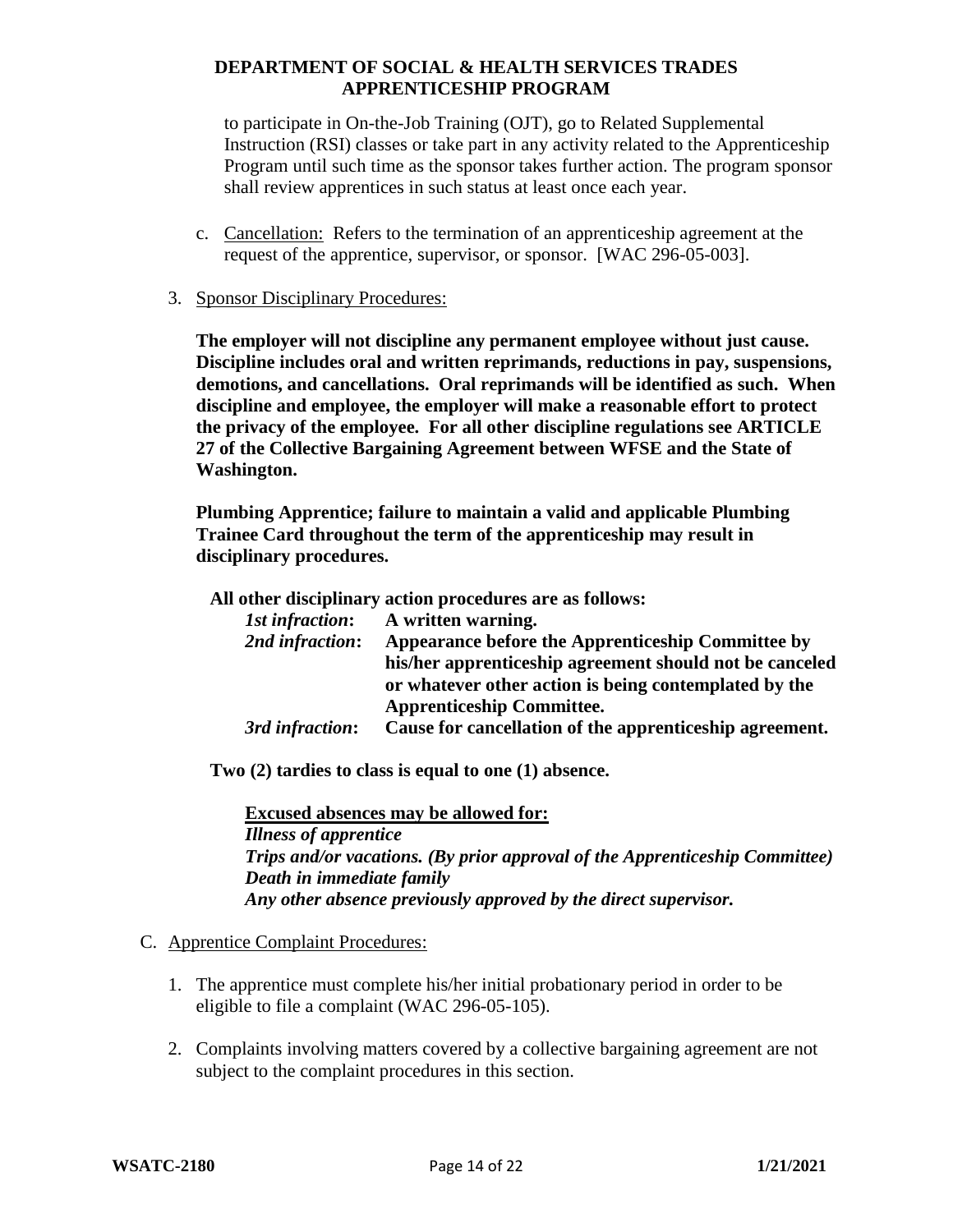- 3. Complaints regarding non-disciplinary matters must be filed with the program sponsor within 30 calendar days from the date of the last occurrence. Complaints must be in writing.
- 4. If the apprentice disagrees with the resolution of the complaint or wishes to contest the outcome of a disciplinary action by the program sponsor, the apprentice must file a written request for reconsideration with the program sponsor within 30 calendar days from the date the apprentice received written notice of action by the program sponsor.
- 5. The program sponsor must reply, in writing, to the request for reconsideration within 30 calendar days from the date the program sponsor receives the request. The program sponsor must send a copy of the written reply to the apprentice within the 30 calendar days.
- 6. If the apprentice disagrees with the program sponsor's decision, the apprentice may file an appeal with the Apprenticeship Program, (WAC 296-05-105). If the apprentice does not timely file an appeal, the decision of the program sponsor is final after 30 calendar days from the date the program sponsor mails the decision to the apprentice. See section "D" below.
- D. Apprentice Complaint Review/Appeals Procedures:
	- 1. If the apprentice disagrees with the program sponsor's decision, the apprentice must submit a written appeal to L&I's apprenticeship section within 30 calendar days from the date the decision is mailed by the program sponsor. Appeals must describe the subject matter in detail and include a copy of the program sponsor's decision.
	- 2. The L&I apprenticeship section will complete its investigation within 30 business days from the date the appeal is received and attempt to resolve the matter.
	- 3. If the Apprenticeship section is unable to resolve the matter within 30 business days, the Apprenticeship section issues a written decision resolving the appeal.
	- 4. If the apprentice or sponsor is dissatisfied with L&I's decision, either party may request the WSATC review the decision. Requests for review to the WSATC must be in writing. Requests for review must be filed within 30 calendar days from the date the decision is mailed to the parties.
	- 5. The WSATC will conduct an informal hearing to consider the request for review.
	- 6. The WSATC will issue a written decision resolving the request for review. All parties will receive a copy of the WSATC's written decision.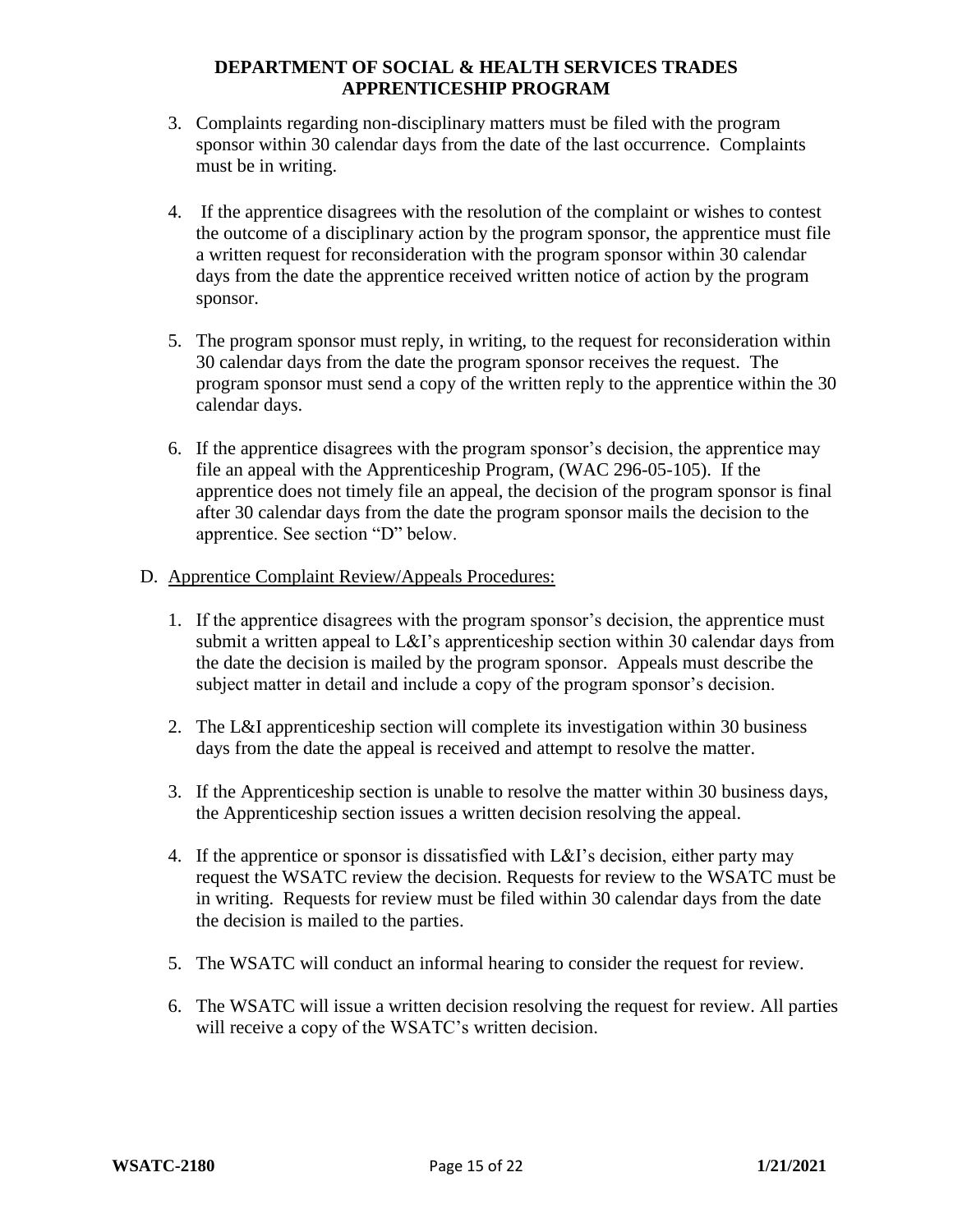## **XI. SPONSOR – RESPONSIBILITIES AND GOVERNING STRUCTURE**

The following is an overview of the requirements associated with administering an apprenticeship program. These provisions are to be used with the corresponding RCW and/or WAC. The sponsor is the policymaking and administrative body responsible for the operation and success of this apprenticeship program. The sponsor may assign an administrator or a committee to be responsible for day-to-day operations of the apprenticeship program. Administrators and/or committee members must be knowledgeable in the process of apprenticeship and/or the application of chapter 49.04 RCW and chapter 296-05 WAC and these standards. If applicable, sponsors must develop procedures for:

#### A. Committee Operations (WAC 296-05-009): (Not applicable for Plant Programs)

Apprenticeship committees must be composed of an equal number of management and non-management representatives from a minimum of four to a maximum of twelve members. Committees must convene meetings at least three times per year attended by a quorum of committee members as defined in these approved standards.

#### B. Program Operations

The sponsor will record and maintain records pertaining to the administration of the apprenticeship program and make them available to the WSATC or Department upon request. Records required by WAC 296-05-100 will be maintained for five (5) years; all other records will be maintained for three (3) years. Apprenticeship sponsors will submit required forms/reports to the Department of Labor and Industries through one of the two prescribed methods below:

Sponsors shall submit required forms/reports through assigned state apprenticeship consultant. Forms may be obtained through the programs assigned apprenticeship consultant.

Sponsors shall submit required reports through the Apprentice Registration and Tracking System (ARTS).

- 1. The following is a listing of forms/reports for the administration of apprenticeship programs and the time-frames in which they must be submitted:
	- a. Apprenticeship Agreements within first 30 days of employment
	- b. Authorization of Signature forms as necessary
	- c. Approved Training Agent Agreements– within 30 days of sponsor action
	- d. Minutes of Apprenticeship Committee Meetings within 30 days of sponsor approval (not required for Plant program)
	- e. Request for Change of Status Apprenticeship/Training Agreement and Training Agents forms – within 30 days of action by sponsor.
	- f. Journey Level Wage Rate annually, or whenever changed as an addendum to section VII. Apprentice Wages and Wage Progression.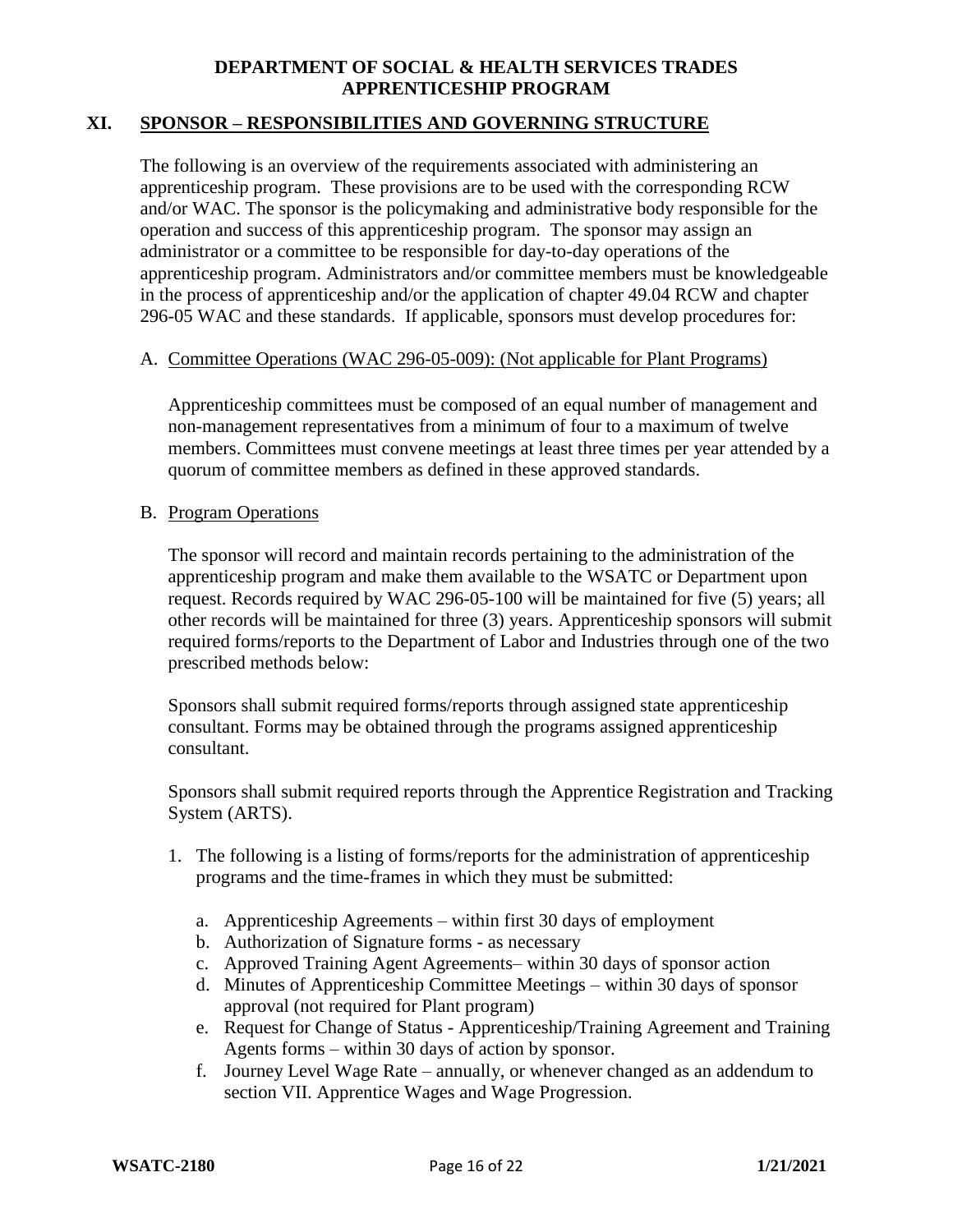- g. Related Supplemental Instruction (RSI) Hours Reports (Quarterly): 1st quarter: January through March, due by April 10 2nd quarter: April through June, due by July 10 3rd quarter: July through September, due by October 10 4th quarter: October through December, due by January 10
- h. On-the-Job Work Hours Reports (bi-annual) 1st half: January through June, by July 30 2nd half: July through December, by January 31
- 2. The program sponsor will adopt, as necessary, local program rules or policies to administer the apprenticeship program in compliance with these standards. Requests for revision to these standards of apprenticeship must be submitted 45 calendar days prior to a quarterly WSATC meeting. The Department of Labor and Industries, Apprenticeship Section's manager may administratively approve requests for revisions in the following areas of the standards:
	- a. Program name
	- b. Sponsor's introductory statement
	- c. Section III: Conduct of Program Under Washington Equal Employment Opportunity Plan
	- d. Section VII: Apprentice Wages and Wage Progression
	- e. Section IX: Related/Supplemental Instruction
	- f. Section XI: Sponsor Responsibilities and Governing Structure
	- g. Section XII: Subcommittees
	- h. Section XIII: Training Director/Coordinator
- 3. The sponsor will utilize competent instructors as defined in WAC 296-05-003 for RSI. Furthermore, the sponsor will ensure each instructor has training in teaching techniques and adult learning styles, which may occur before or within one year after the apprenticeship instructor has started to provide instruction.
- C. Management of Apprentices:
	- 1. Each apprentice (and, if under 18 years of age, the parent or guardian) will sign an apprenticeship agreement with the sponsor, who will then register the agreement with the Department before the apprentice attends RSI classes, or within the first 30 days of employment as an apprentice. For the purposes of industrial insurance coverage and prevailing wage exemption under RCW 39.12.021, the effective date of registration will be the date the agreement is received by the Department.
	- 2. The sponsor must notify the Department within 30 days of all requests for disposition or modification to apprentice agreements, which may include:
		- a) Certificate of completion
		- b) Additional credit
		- c) Suspension (i.e. military service or other)
		- d) Reinstatement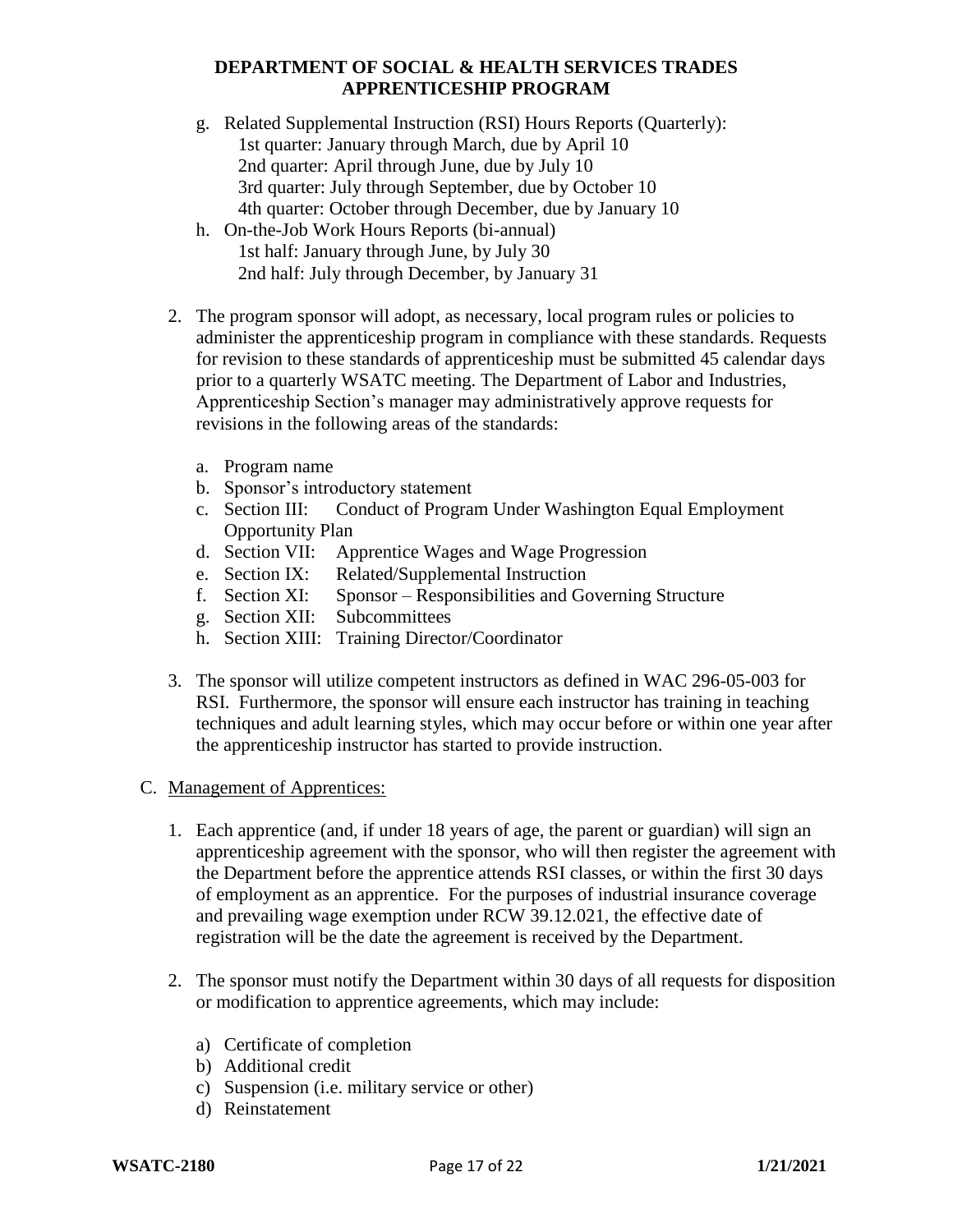- e) Cancellation
- f) Corrections
- g) Step Upgrades
- h) Probation Completion date
- i) Other (i.e., name changes, address)
- j) Training Agent Cancellation
- 3. The sponsor commits to rotate apprentices in the various processes of the skilled occupation to ensure the apprentice is trained to be a competent journey-level worker.
- 4. The sponsor shall periodically review and evaluate apprentices before advancement to the apprentice's next wage progression period. The evidence of such advancement will be the record of the apprentice's progress on the job and during related/supplemental instruction.
- 5. The sponsor has the obligation and responsibility to provide, insofar as possible, reasonably continuous employment for all apprentices in the program. The sponsor may arrange to transfer an apprentice from one training agent to another or to another program when the sponsor is unable to provide reasonably continuous employment, or they are unable to provide apprentices the diversity of experience necessary for training and experience in the various work processes as stated in these standards. The new training agent will assume all the terms and conditions of these standards. If, for any reason, a layoff of an apprentice occurs, the apprenticeship agreement will remain in effect unless canceled by the sponsor.
- 6. An apprentice who is unable to perform the on-the-job portion of apprenticeship training may, if the apprentice so requests and the sponsor approves, participate in related/supplemental instruction, subject to the apprentice obtaining and providing to the sponsor written requested document/s for such participation. However, time spent will not be applied toward the on-the-job portion of apprenticeship training.
- 7. The sponsor shall hear and decide all complaints of violations of apprenticeship agreements.
- 8. Upon successful completion of apprenticeship, as provided in these standards, and passing the examination that the sponsor may require, the sponsor will recommend the WSATC award a Certificate of Completion of Apprenticeship. The sponsor will make an official presentation to the apprentice who has successfully completed his/her term of apprenticeship.
- D. Training Agent Management:
	- 1. The sponsor shall offer training opportunities for apprentices by ensuring reasonable and equal working and training conditions are applied uniformly to all apprentices. The sponsor shall provide training at an equivalent cost to that paid by other employers and apprentices participating in the program. The sponsor shall not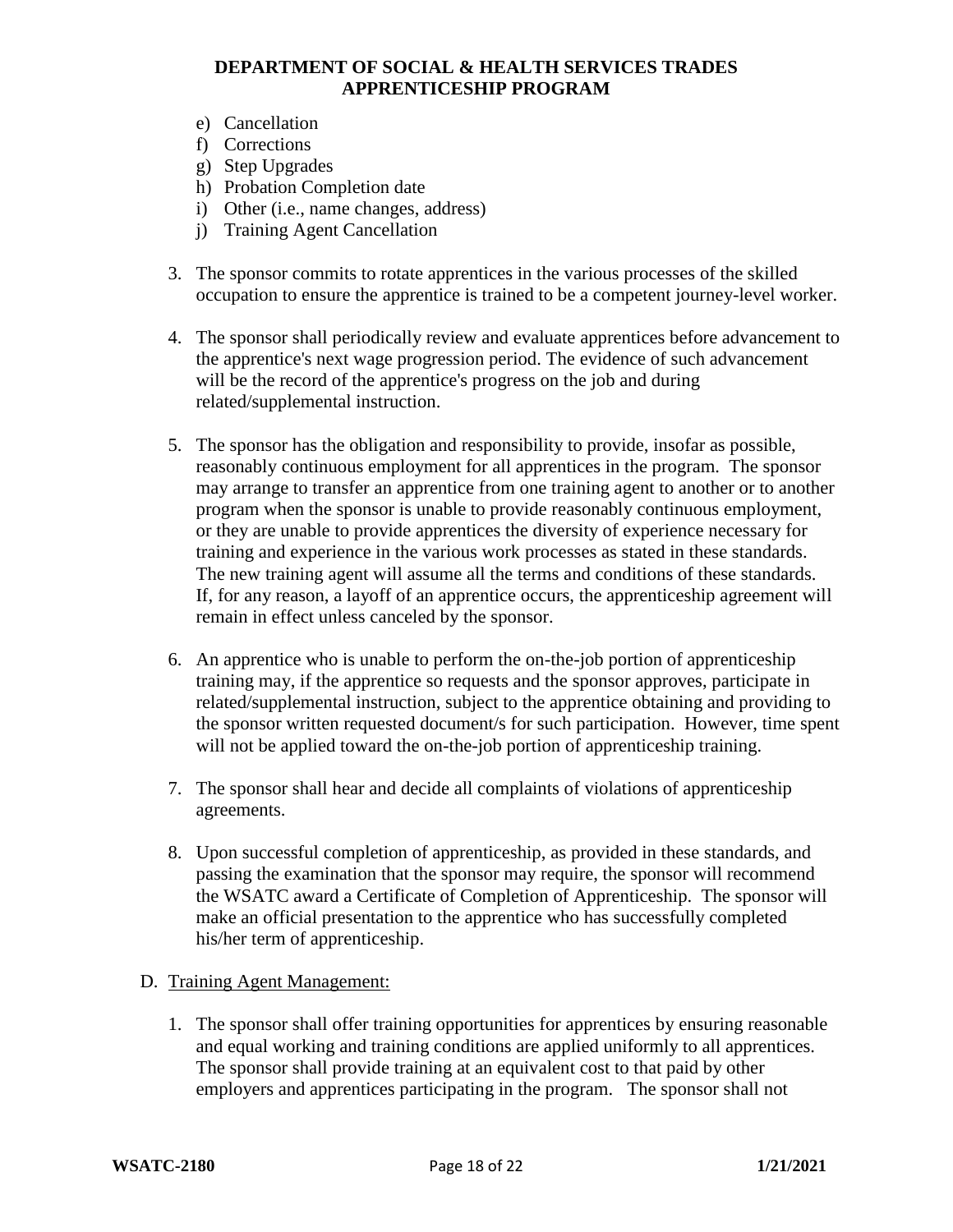require an employer to sign a collective bargaining agreement as a condition of participation.

- 2. The sponsor must determine whether an employer can adequately furnish proper on the job training to an apprentice in accordance with these standards. The sponsor must also require any employer requesting approved training status to complete an approved training agent agreement and to comply with all federal and state apprenticeship laws, and these standards.
- 3. The sponsor will submit training agent agreements to the Department with a copy of the agreement and/or the list of approved training agents within thirty calendar days from the effective date. Additionally, the sponsor must submit rescinded training agent agreements to the Department within thirty calendar days of said action.
- E. Committee governance (if applicable): (see WAC 296-05-009)
	- 1. Apprenticeship committees shall elect a chairperson and a secretary who shall be from opposite interest groups, i.e., chairperson-employers; secretary-employees, or vice versa. If the committee does not indicate its definition of quorum, the interpretation will be "50% plus 1" of the approved committee members. The sponsor must also provide the following information:
		- a. Quorum: **50% plus 1 of the members of the Apprenticeship Committee must be present to establish a quorum.**
		- b. Program type administered by the committee: **INDIVIDUAL JOINT**
		- c. The employer representatives shall be:

| <b>Scott Duran, MOD Director</b>                                                                                                                                                                                                                                                                                                                                                                                                                                                                                                                                                                                               | <b>Pat Bockelman, Operations</b>                                         |
|--------------------------------------------------------------------------------------------------------------------------------------------------------------------------------------------------------------------------------------------------------------------------------------------------------------------------------------------------------------------------------------------------------------------------------------------------------------------------------------------------------------------------------------------------------------------------------------------------------------------------------|--------------------------------------------------------------------------|
| <b>Chair</b>                                                                                                                                                                                                                                                                                                                                                                                                                                                                                                                                                                                                                   | <b>Manager</b>                                                           |
| P.O Box 45848                                                                                                                                                                                                                                                                                                                                                                                                                                                                                                                                                                                                                  | PO Box 45848                                                             |
| Olympia WA 98504                                                                                                                                                                                                                                                                                                                                                                                                                                                                                                                                                                                                               | Olympia WA 98504                                                         |
| <b>Robert Butler, Operations</b><br><b>Manager</b><br><b>Program Consultant, ESA</b><br>712 Pear St SE<br>Olympia, WA 98504-5470<br>$\blacksquare$ $\blacksquare$ $\blacksquare$ $\blacksquare$ $\blacksquare$ $\blacksquare$ $\blacksquare$ $\blacksquare$ $\blacksquare$ $\blacksquare$ $\blacksquare$ $\blacksquare$ $\blacksquare$ $\blacksquare$ $\blacksquare$ $\blacksquare$ $\blacksquare$ $\blacksquare$ $\blacksquare$ $\blacksquare$ $\blacksquare$ $\blacksquare$ $\blacksquare$ $\blacksquare$ $\blacksquare$ $\blacksquare$ $\blacksquare$ $\blacksquare$ $\blacksquare$ $\blacksquare$ $\blacksquare$ $\blacks$ | <b>James O'Brien</b><br>1115 Washington St. SE<br>Olympia, WA 98504-5811 |

**Steve Hardy, Alternate Facility Manager Fircrest S. 15230 15th Ave NE Shoreline, WA 98155**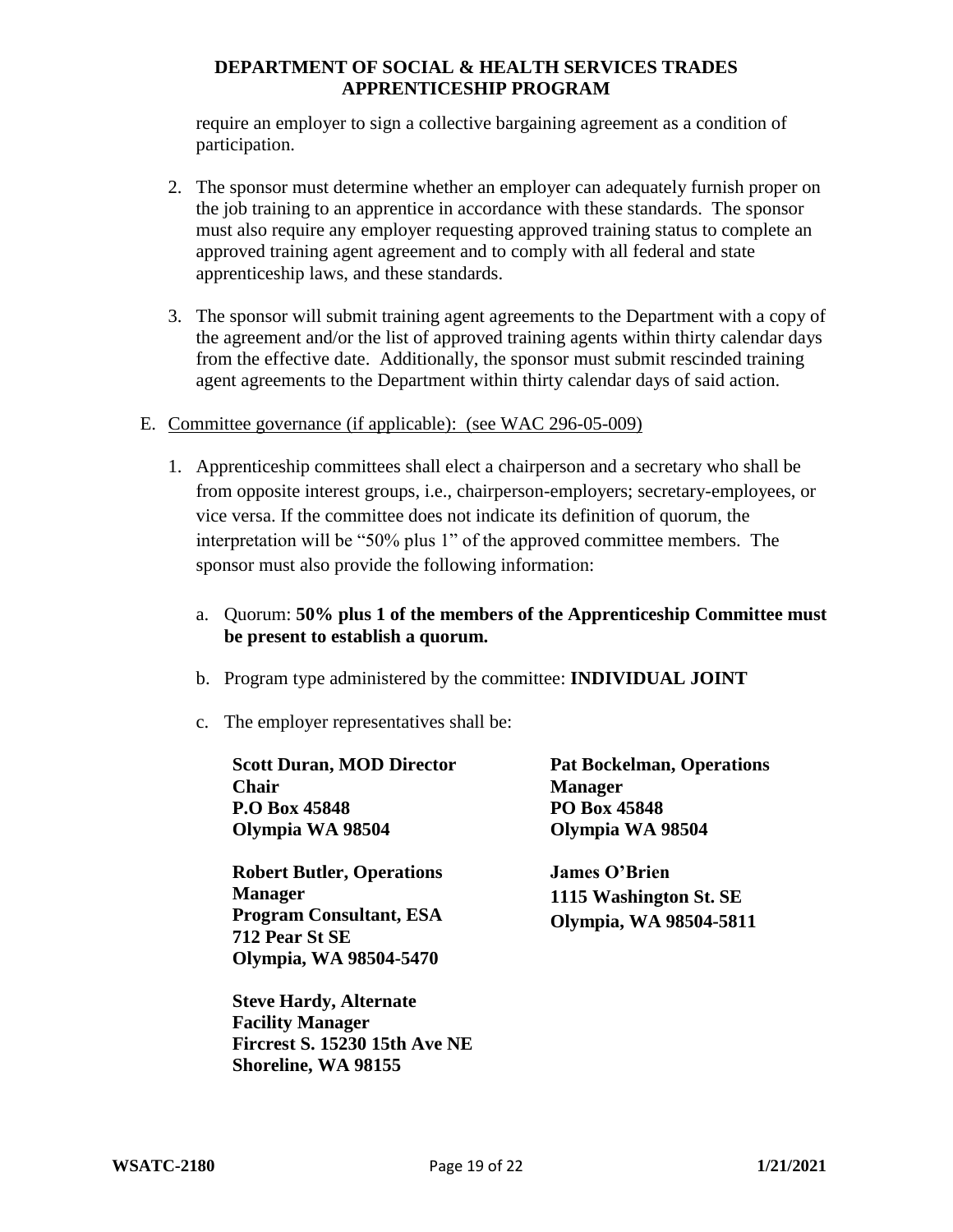d. The employee representatives shall be:

| <b>Kurt Spiegel, WFSE, Secretary</b> | <b>Kerry Clark, Plumber Sup</b> |
|--------------------------------------|---------------------------------|
| 1212 Jefferson St SE #300            | <b>751 S Pine St</b>            |
| Olympia, WA 98501                    | <b>PO Box 500</b>               |
|                                      |                                 |

**Brian Huey, Carpenter Supervisor 751 S Pine St PO Box 500 Medical Lake WA 99022-0500**

**Nathaniel Stiles, Carpenter Sup 2120 Ryan Rd Buckley, WA 98321**

**Medical Lake, WA 99022-0500 Emmy Woods, Painter Sup 751 S Pine St PO Box 500**

**Medical Lake WA 99022-0500**

F. Plant programs

For plant programs the WSATC or the Department designee will act as the apprentice representative. Plant programs shall designate an administrator(s) knowledgeable in the process of apprenticeship and/or the application of chapter 49.04 RCW and chapter 296- 05 WAC and these standards.

The designated administrator(s) for this program is/are as follows:

**None**

#### **XII. SUBCOMMITTEE:**

Subcommittee(s) approved by the Department, represented equally from management and non-management, may also be established under these standards, and are subject to the main committee. All actions of the subcommittee(s) must be reviewed by the main committee. Subcommittees authorized to upgrade apprentices and/or conduct disciplinary actions must be structured according to the same requirements for main committees.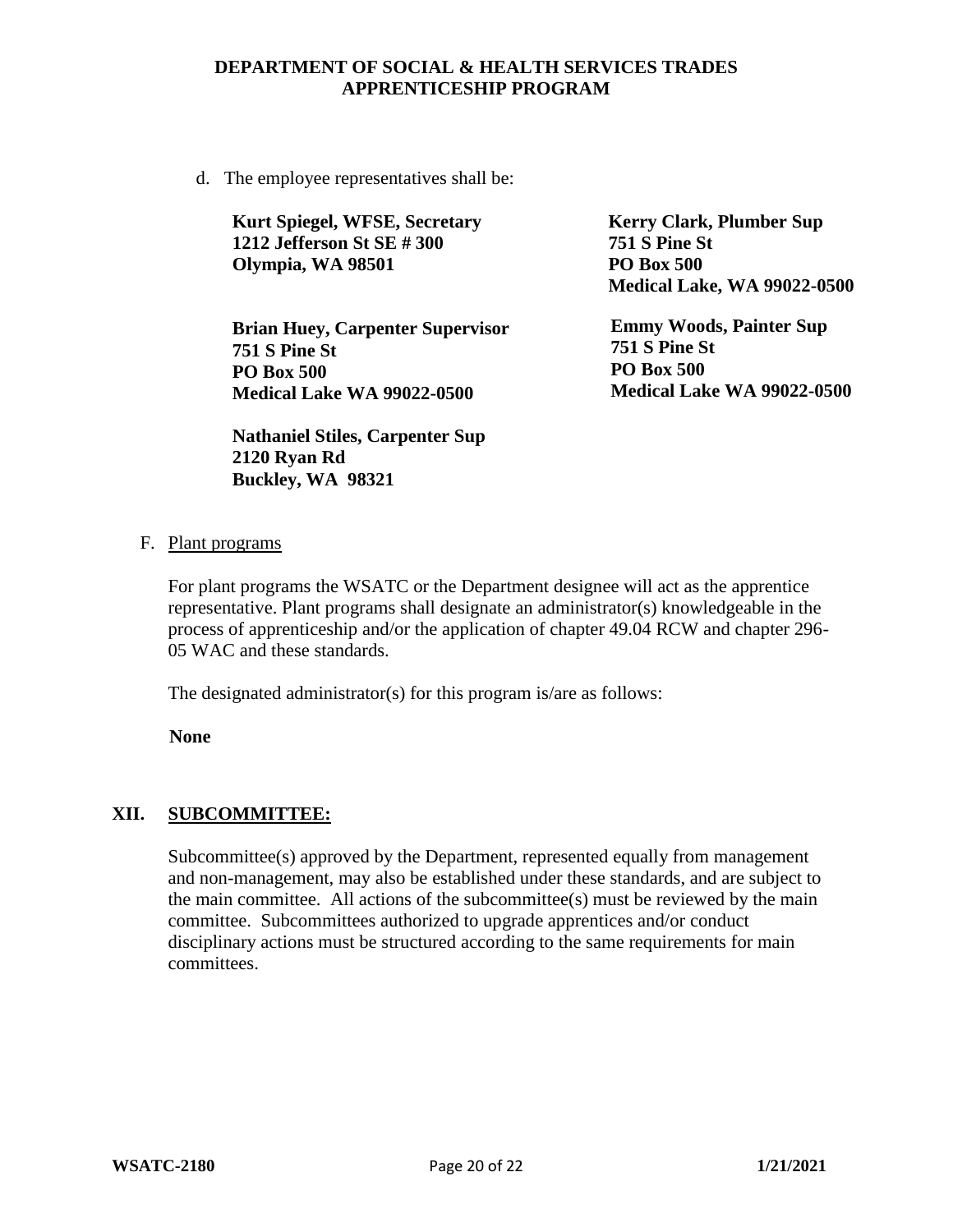#### **Buckley Location:**

**Scott Ward, Facility Manager Rainier School 2120 Ryan Rd Buckley, WA 98321**

**Steve Hardy, Facility Manager Fircrest S. 15230 15th Ave NE Shoreline, WA 98155**

#### **Employer Employee**

**Nathaniel Stiles, Carpenter Sup 2120 Ryan Rd Buckley, WA 98321**

**Steven Stanley, Painter 2120 Ryan Rd Buckley, WA 98321**

#### **Medical Lake Location**

**Greg Hafer, Facility Manager, CSS 751 S Pine St PO Box 500 Medical Lake WA 99022-0500**

**John Layman, Manager 751 S Pine St PO Box 500 Medical Lake WA 99022-0500**

**Mark Sinclair, Operations Manager 751 S Pine St PO Box 500 Medical Lake WA 99022-0500**

#### **Employer Employee**

**Emmy Woods, Painter Sup 751 S Pine St PO Box 500 Medical Lake WA 99022-0500**

**Kerry Clark, Plumber Sup 751 S Pine St PO Box 500 Medical Lake WA 99022-0500**

**Brian Huey, Maintenance Carpenter Sup 751 S Pine St PO Box 500 Medical Lake WA 99022-0500**

#### **XIII. TRAINING DIRECTOR/COORDINATOR:**

The sponsor may employ a person(s) as a full or part-time training coordinator(s)/ training director(s). This person(s) will assume responsibilities and authority for the operation of the program as are delegated by the sponsor.